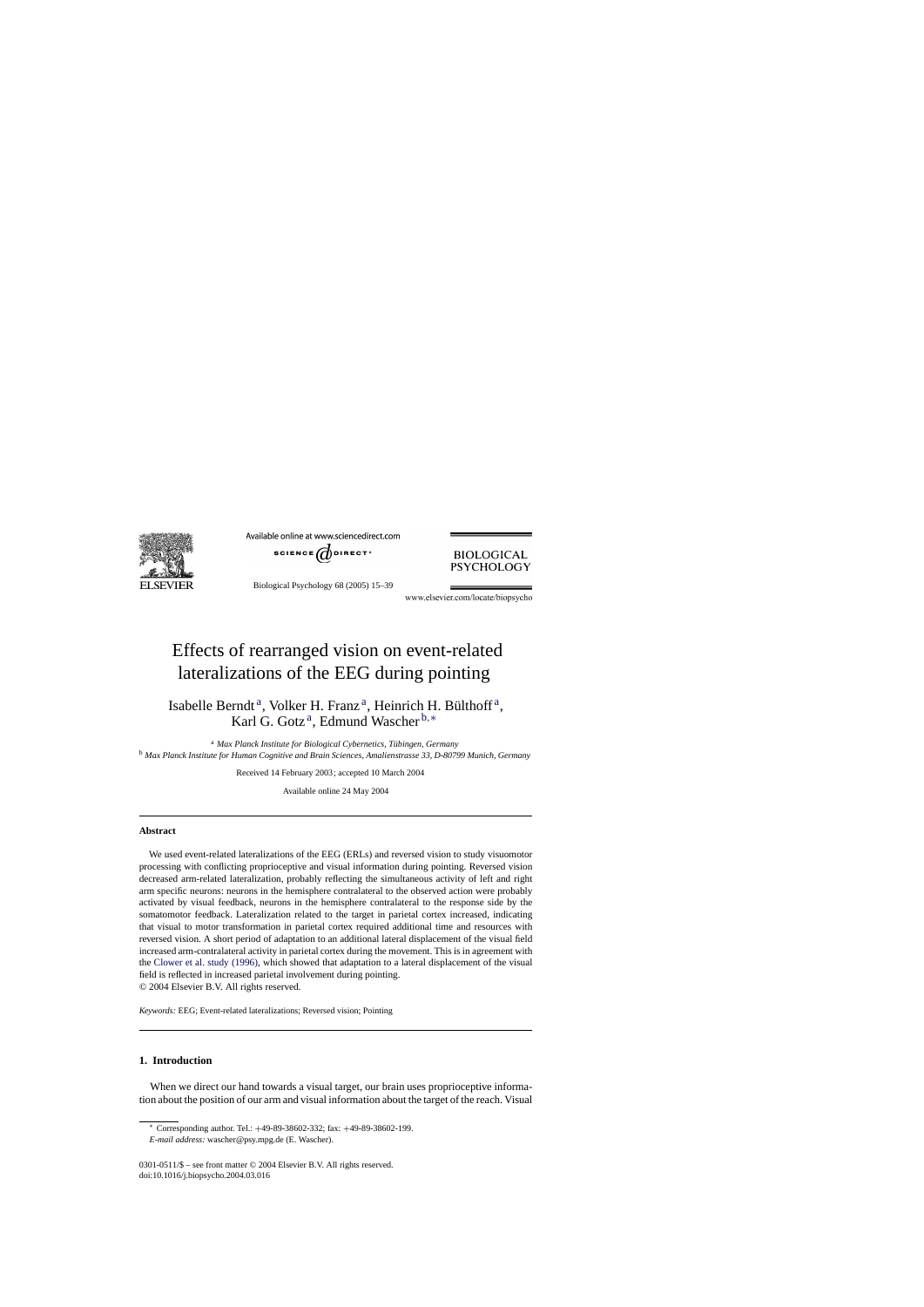feedback about the current position of the hand as well as about the location of the target can also be used to compute the appropriate movement. The interaction between proprioceptive and visual information can be studied by introducing a discrepancy between visual and proprioceptive feedback. This is usually done by rearranging vision, since proprioceptive information is difficult to manipulate. Insights into the significance of visual feedback in motor control have been gained from psychophysical experiments that used modified visual feedback and typically behavioral measures [\(Welch et al., 1979; Yoshimura, 1996\).](#page-24-0) These studies typically use prisms that distort the visual field, resulting in a conflict between visual and proprioceptive information.

According to the framework proposed by Milner and Goodale, vision for action is the function of the dorsal stream [\(Goodale and Milner, 1992; Milner and Goodale, 1995](#page-22-0)). Thus, correlates of the effect of modified vision on motor tasks are likely to be found in parietal cortex. In fact, imaging studies have identified parietal areas that are specifically involved in the recalibration of the visual to motor transformation process induced by distortions of the visual field [\(Clower et al., 1996; Inoue et al., 1997\). Im](#page-22-0)aging techniques like functional magnetic resonance imaging (fMRI) or positron emission tomography (PET), which measure changes in the regional metabolism of the brain, have the advantage of identifying the sources of activation with high accuracy but provide very low temporal resolution. Therefore, they can assess only one aspect of plasticity, namely which areas undergo changes due to the exposure to rearranged vision. These studies cannot assess the modifications in the sensorimotor transformation process in the situation of conflicting inputs.

Such transformation processes can be studied by measuring brain activity online by means of EEG recordings. By recording event-related EEG potentials, the cortical activity at different stages in the visual to motor transformation process can be monitored with high temporal resolution. Several studies have assessed changes in the EEG during the preparation and execution of movements. The EEG has been shown to contain a lateralized component indicative of movement preparation. [De Jong et al. \(1988\)](#page-22-0) and [Gratton et al.](#page-23-0) [\(1988\)](#page-23-0) first used the method of subtracting the activity at the electrode over the motor cortex ipsilateral to a hand movement from that at the contralateral electrode. This revealed the lateralized readiness potential (LRP) over contralateral hand motor areas prior to movement onset. The LRP like subtraction method has since been used to investigate event-related lateralizations of EEG activity (ERLs) not only relative to the side of the response but also in relation to the laterality of a visual stimulus (e.g. [Luck and Hillyard, 1994; Wascher and](#page-23-0) [Wauschkuhn, 1996; Verleger et al., 2000\).](#page-23-0)

Besides the LRP, other lateralized components play a role in reaching movements as well. In a previous study, we identified parietal and premotor ERLs in a pointing task [\(Berndt](#page-22-0) [et al., 2002\). T](#page-22-0)wo of these ERLs were evident at around 350 ms after target onset, following target detection and preceding the start of the movement. Over frontal motor areas the ERL reflected increased activity contralateral to the active arm. Contrastingly, parietal activity around the same latency was lateralized with respect to the target position, which coincided with pointing direction. A further target-oriented ERL over parietal areas was evident during the execution of the pointing movement. These ERLs were context dependent. When the pointing direction was predictable and visuomotor codes could be predefined, the ERLs decreased in amplitude. This responsiveness to direction predictability showed that these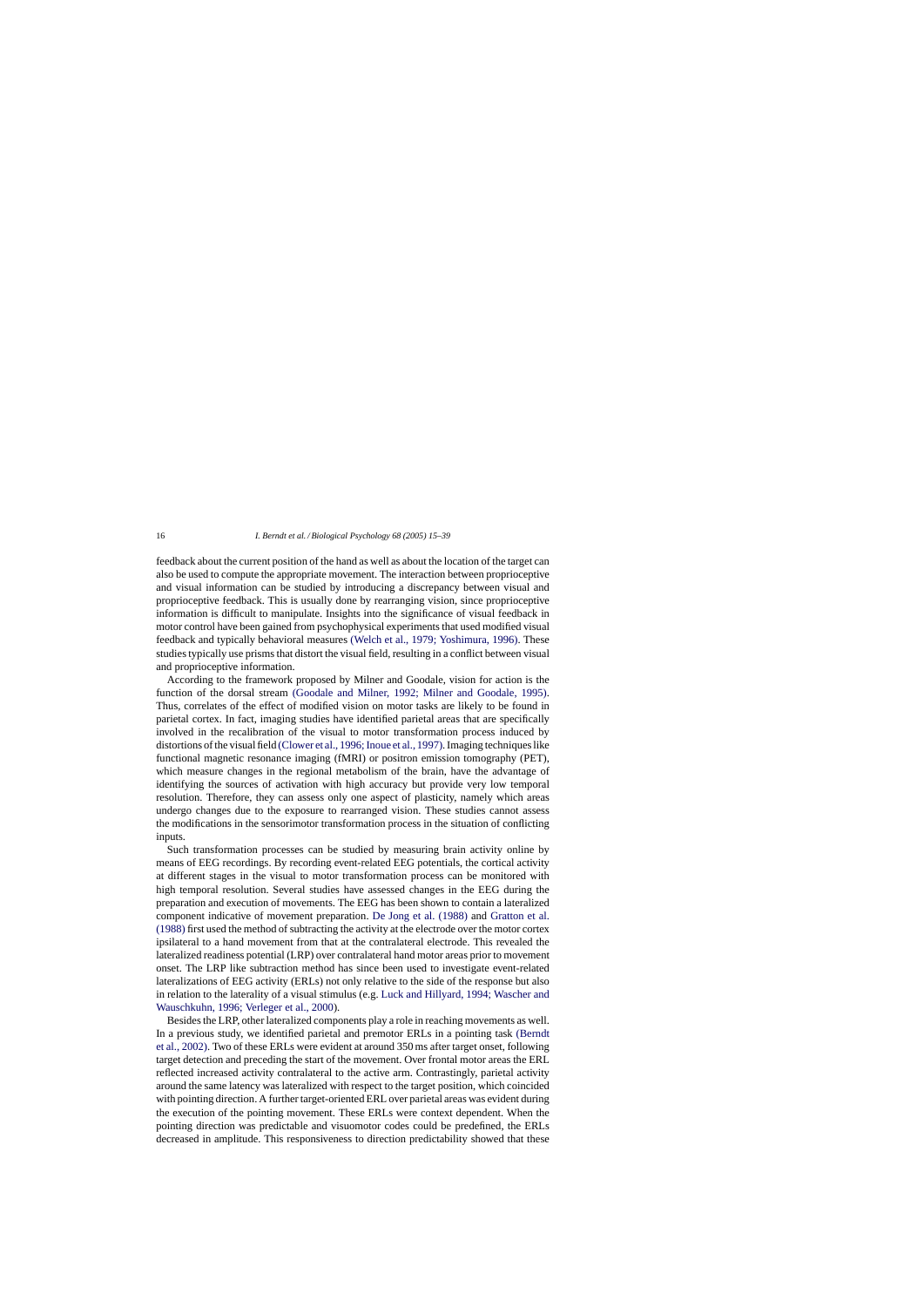ERLs were sensitive to changes in the visual to motor transformation process in parietal and premotor areas. They might also reflect the recalibration of visuomotor codes when vision is distorted.

In the present study, we used ERLs to investigate visuomotor processing with conflicting visual and proprioceptive feedback. Participants pointed to a target that was presented at one of three possible positions on a monitor. In a first experiment, we studied the effect of left–right reversed vision on the ERLs. In a further experiment, we added a lateral displacement to the visual field and investigated the effect of a short period of adaptation to the visuomotor distortion on the ERLs.

# **2. Experiment 1**

A left–right reversal of the visual field represents an interesting case of visuomotor distortion. Several studies have previously assessed changes induced by several weeks exposure to reversed vision. For example, fMRI in humans revealed brain activity in frontal and parietal areas that was unique to new hand representations that emerged after 5 weeks exposure to reversing spectacles [\(Sekiyama et al., 2000\).](#page-23-0) Studies that used visual evoked potentials or single cell recordings in the visual cortex of the monkey have also provided evidence for a functional reorganization at an early stage in visual processing as a consequence of adaptation to reversed vision [\(Sugita, 1994, 1996\).](#page-23-0) Consequences of the visuomotor conflict induced by exposure to reversed vision have also been shown behaviorally [\(Yoshimura,](#page-24-0) [1996; Ninomiya et al., 1998\).](#page-24-0)

Another interesting study investigating visuomotor plasticity was conducted by Linden et al. [\(Linden et al., 1999\).](#page-23-0) In this study, participants wore inverting prisms and mirror spectacles for a period of 6–10 days and were scanned with fMRI several times during the experiment. Subjects showed adaptation of visuomotor skills to a certain degree, but no return of upright vision. No effect on visual areas was found with fMRI. However, in the Linden study, inverted vision was used. We believe that dealing with inverted vision requires rather different mechanisms than reversed vision does.

When performing arm movements with reversed vision, the visual feedback from the action is equivalent to that of the same movement performed with the opposite arm. This perceptual phenomenon was recently used in a study on phantom pain in patients with arm amputations [\(Ramachandran and Rogers-Ramachandran, 1996\).](#page-23-0) The patients looked at an image of the healthy arm in a mirror while moving it or experiencing the arm being touched by the experimenter. The observation of the mirror image seemed to have an impact on the perceptual representation of the phantom, causing kinesthetic or tactile sensations in the phantom.

This phenomenon may be due to an effect of reversed vision on a number of areas in which neurons are multimodal, i.e., neurons with combined visual and motor properties that respond to the sight of the arm as well as to the somatomotor information from the arm.

In the monkey parietal and premotor cortex, a number of neurons are responsive not only to the felt position of the monkey's arm, but also to the seen position of a matching fake arm [\(Graziano, 1999; Graziano et al., 2000\).](#page-23-0) It has been shown in monkeys that neurons in the parietal area PF that respond when the monkey observes others perform object-related arm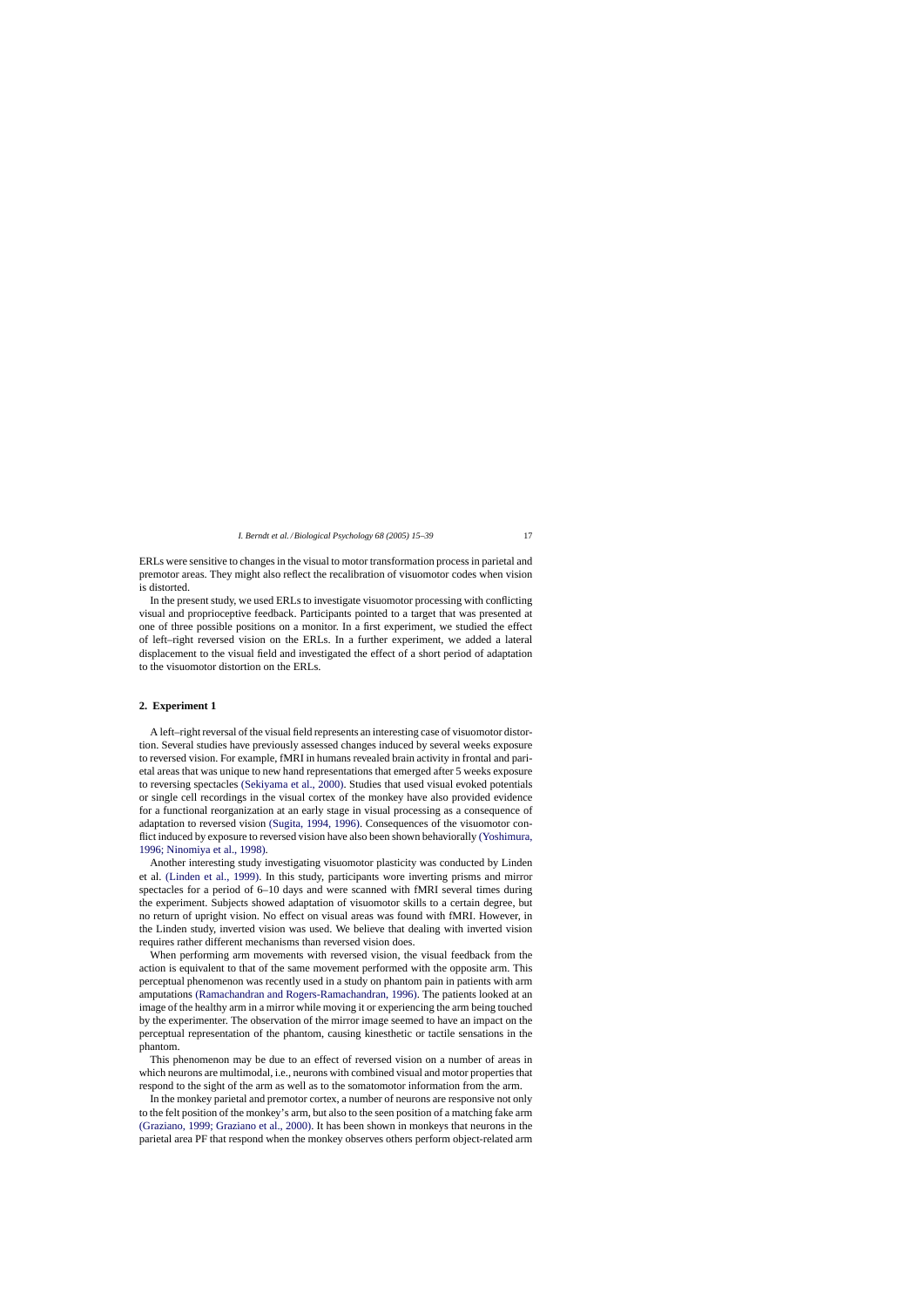movements respond selectively to actions with the contralateral arm [\(Fogassi et al., 1998\).](#page-22-0) These neurons also discharge similarly when the monkey performs the observed action and have therefore been named PF mirror neurons according to the mirror neurons originally discovered in the monkey premotor cortex [\(Gallese et al., 1996; Rizzolatti et al., 1996\).](#page-22-0)

Several studies have indicated that neurons in parietal and premotor cortex with combined visual and motor properties are the basis for the visual to motor transformation process that is required for visually triggered movements [\(Battaglia-Mayer et al., 2001; Colby and](#page-22-0) [Goldberg, 1999; Andersen et al., 1997\)](#page-22-0). The premotor and the parietal cortex have also been shown to be strongly involved when humans observe object-directed actions of others [\(Iacoboni et al., 1999; Buccino et al., 2001\). T](#page-23-0)here is growing evidence that a mirror system, similar to that in the monkey, exists also in humans [\(Fadiga et al., 1995; Hari et al., 1998;](#page-22-0) [Cochin et al., 1999; Strafella and Paus, 2000\).](#page-22-0)

When vision is left–right reversed, participants observe a movement with their left arm while performing the same movement with their right arm (see Fig. 1). This might result in co-activation of multimodal and mirror-neuron-like premotor and parietal neurons in both hemispheres.

It seems likely that ERL components will reflect the conflicting visual and proprioceptive information under reversed vision, as many neurons in the relevant areas in visuomotor coordination are responsive to input from one side of the body only: many of the multimodal neurons that respond to the felt and seen position of a monkeys arm are only sensitive to the



Fig. 1. Effect of a left–right reversal of vision when wearing reversing prism spectacles. During pointing, the target position, pointing direction, and the hand that is observed are reversed. When pointing with the right hand to a right sided target (light grey), the participant observes a left hand pointing movement to a target on the left side of the screen (dark grey).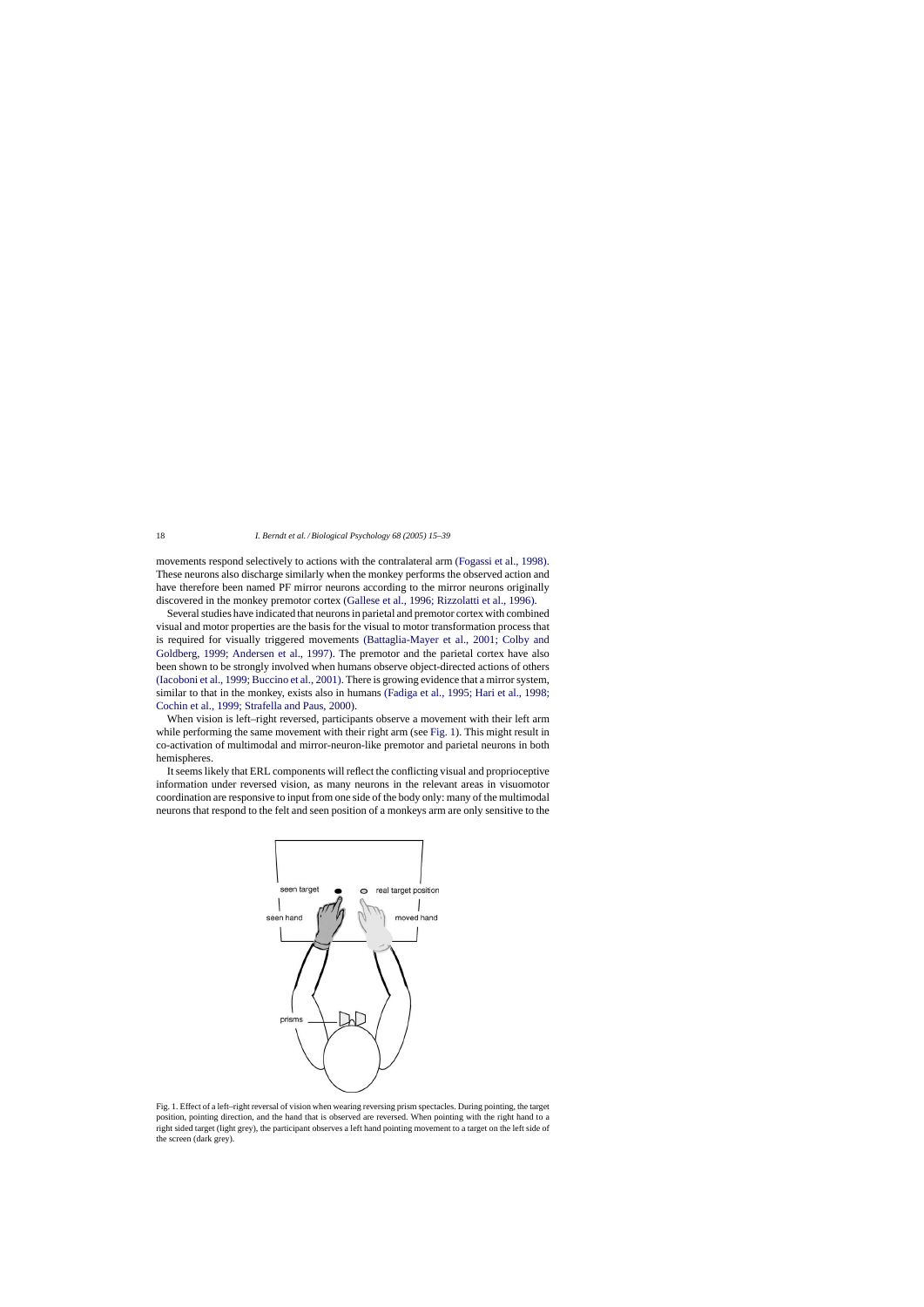contralateral arm [\(Graziano et al., 2000\).](#page-23-0) In monkeys, neurons in the parietal area PF that respond to the observation of object-related arm movements respond selectively to actions with the contralateral arm [\(Fogassi et al., 1998\).](#page-22-0)

When performing arm movements with left–right reversed vision, the visually perceived movement of the passive arm might influence its perceptual representation via neurons that are selective for visual feedback from this arm. Given the opposite origins of visual and felt feedback from the arm, reversed vision might activate neurons with visual and motor properties in both hemispheres. As a consequence, the inter-hemispheric lateralization of activity might be reduced. ERLs are a means of assessing these possible changes in the hemispheric asymmetries with high temporal resolution.

The influence of reversed visual feedback from the moving arm on neurons with combined motor and visual properties might not only be evident during the movement. Since multimodal neurons are important for the generation of spatial codes for reaching, their activity in planning the movement might also be modified. This effect might be reflected in a change in inter-hemispheric distribution of activity in parietal and/or premotor areas during the preparation phase of the movement.

In the first experiment of the present study, we compared ERLs during visually triggered pointing movements with normal and left–right reversed visual feedback. We measured ERLs relative to the response side, i.e., the arm used for pointing before and during the movement.

# *2.1. Methods*

The EEG was recorded from 12 (four male) right-handed undergraduate students (average age: 22 years). Participants' vision was normal or corrected to normal.

# *2.1.1. Apparatus*

During the recording, participants were seated in a soundproof EEG cabin that shielded electromagnetic fields. Participants sat on a chair with their chin and forehead fixed in a headrest. Stimuli were presented on a 21 in. computer monitor that was located 47 cm in front of the participants. The center of the screen was aligned with participants' eye height. At the beginning of each trial, the hands were placed in the starting positions. The starting positions were haptically detectable small ridges on a table at 7.2 cm distance to the screen and with 7 cm distance between the left hand and right hand position. When in the starting positions, participants' forearms and upper arms were aligned in a  $90°$  angle. Lights in the cabin were turned off during the recording, the only source of lighting being the monitor.

The visual field could be left–right reversed by means of a prism device, which consisted of two Dove prisms that were adjustably mounted in a head rest.  $\frac{1}{1}$  For each participant the prisms were aligned according to individual eye distance and the prism axes focused the view on the monitor plane. The prisms reduced the visual field both horizontally and vertically. Therefore, we used a shield to restrict the visual field to a similar degree during the normal vision section of the experiment, in which no prisms were used. This was done

<sup>&</sup>lt;sup>1</sup> Adjustable mirror imaging binocular (AMIB). Design by Karl Götz.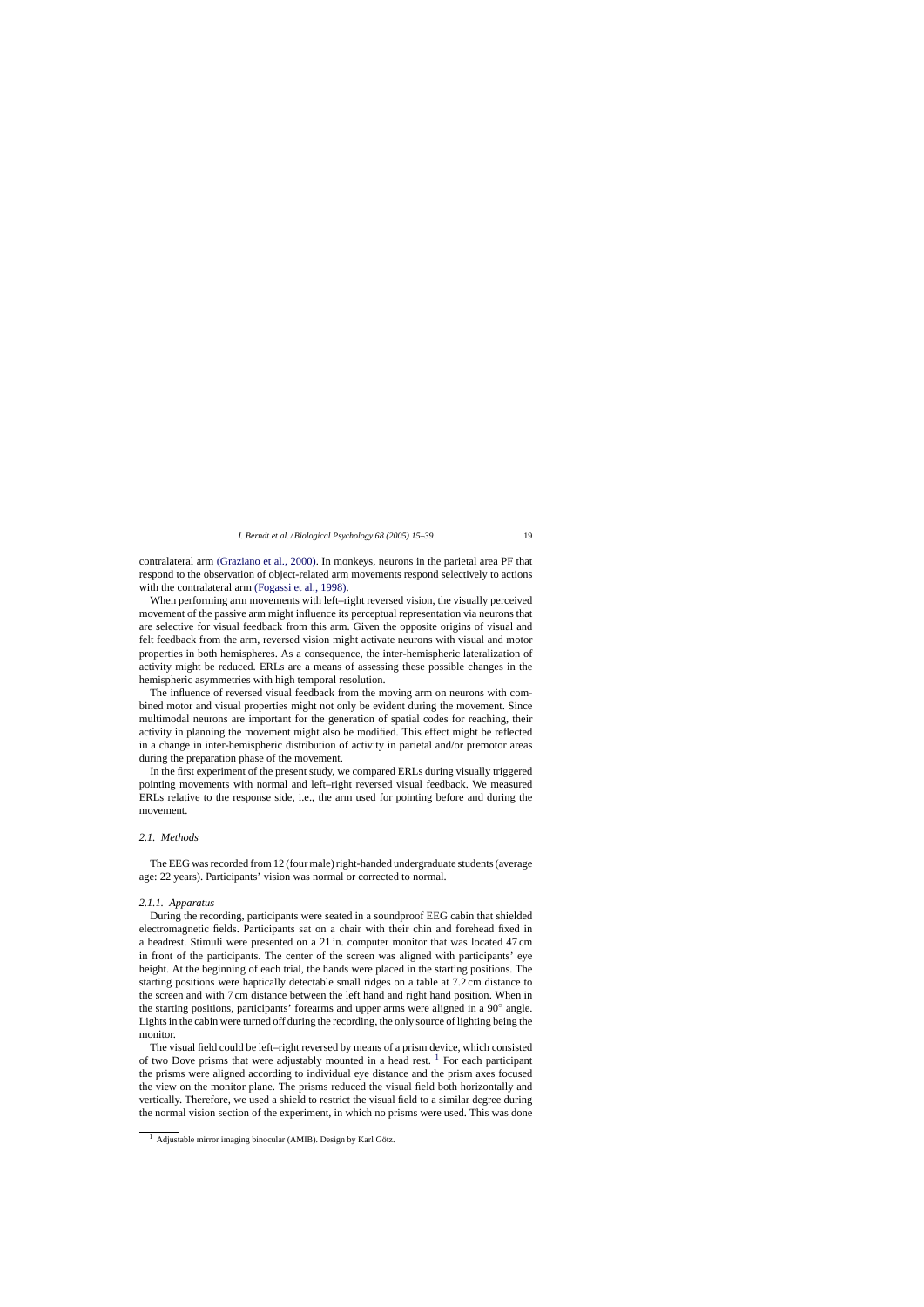to allow comparison between the two parts of the experiment. The shield was attached to the head rest and prevented downward vision and the participants from seeing their hands in the starting positions. The shield and the prism device allowed vision around the target space on the screen but prevented vision of the monitor frame. The hand used for pointing came into sight when it approached the screen about midway during a pointing movement.

## *2.1.2. Stimuli*

The targets were filled white circles (1 cm or 1.2◦ of visual angle) on a black background. A trial started with a fixation cross that was presented in the center of the screen for 200 ms. After an ISI of 750 ms  $(\pm 250 \text{ ms})$  the target was presented and stayed visible for 1500 ms. The target could appear either in the center of the screen or  $2 \text{ cm } (2.4\degree)$  to the left or right from the center. The target positions were defined according to their position relative to the response side (irrespective of where the participants saw the target during reversed vision): ipsilateral targets (on the same side as the arm used for pointing), central targets (in the center of the screen), and contralateral targets (opposite the response side). The three target positions were presented in random order.

# *2.1.3. Procedure*

The experiment consisted of four blocks: participants pointed with normal and reversed vision both with their left and right arms in separate blocks. One block consisted of 450 trials (3 positions  $\times$  150 repetitions). The order of blocks was counterbalanced and the arm used for pointing was changed in subsequent blocks to avoid tiring of the arms.

Participants were instructed to keep both hands in the starting positions before and after each pointing movement. Once the target appeared, participants were to point as quickly and accurately as possible and touch the target on the screen briefly with the index finger. Participants were instructed not to slow down before touching the screen, thereby avoiding visually guided corrections of the trajectories. The movement had to be completed, i.e., the hand had to be back in the starting position when the target disappeared.

The trajectories of the pointing movements were recorded by means of an ultrasonic tracking device (ZEBRIS system). For this purpose, a marker was fixed to the tip of the index finger. ZEBRIS data were used to compute response times and response-locked potentials of the EEG and to exclude invalid trials.

## *2.1.4. Recording*

The EEG was recorded with Ag/AgCl electrodes from 53 scalp positions: FP1/2, Fz, F3/4, F7/8, FCz, FC1/2, FC3/4, FC5/6, FT9/10, T7/8, Cz, C1/2, C3/4, C5/6, TP9/10, CPz, CP1/2, CP3/4, CP5/6, Pz, P1/2, P3/4, P5/6, P7/8, POz, PO1/2, PO3/4, PO7/8, Oz, O1/2. An electrode on the tip of the nose was used as reference. Vertical EOG (vEOG) was recorded bipolarly from above and below the right eye and horizontal EOG (hEOG) from the outer canthi of both eyes. EEG and EOG were amplified and filtered by seven PSY-LAB amplifiers (EEG8) with a 5.31 s time constant and a 0.03–35 Hz bandpass. EEG and EOG were digitized at 100 Hz for a period of three seconds, starting 190 ms before the fixation cross. The PC that presented the stimuli triggered the ZEBRIS and EEG recordings simultaneously.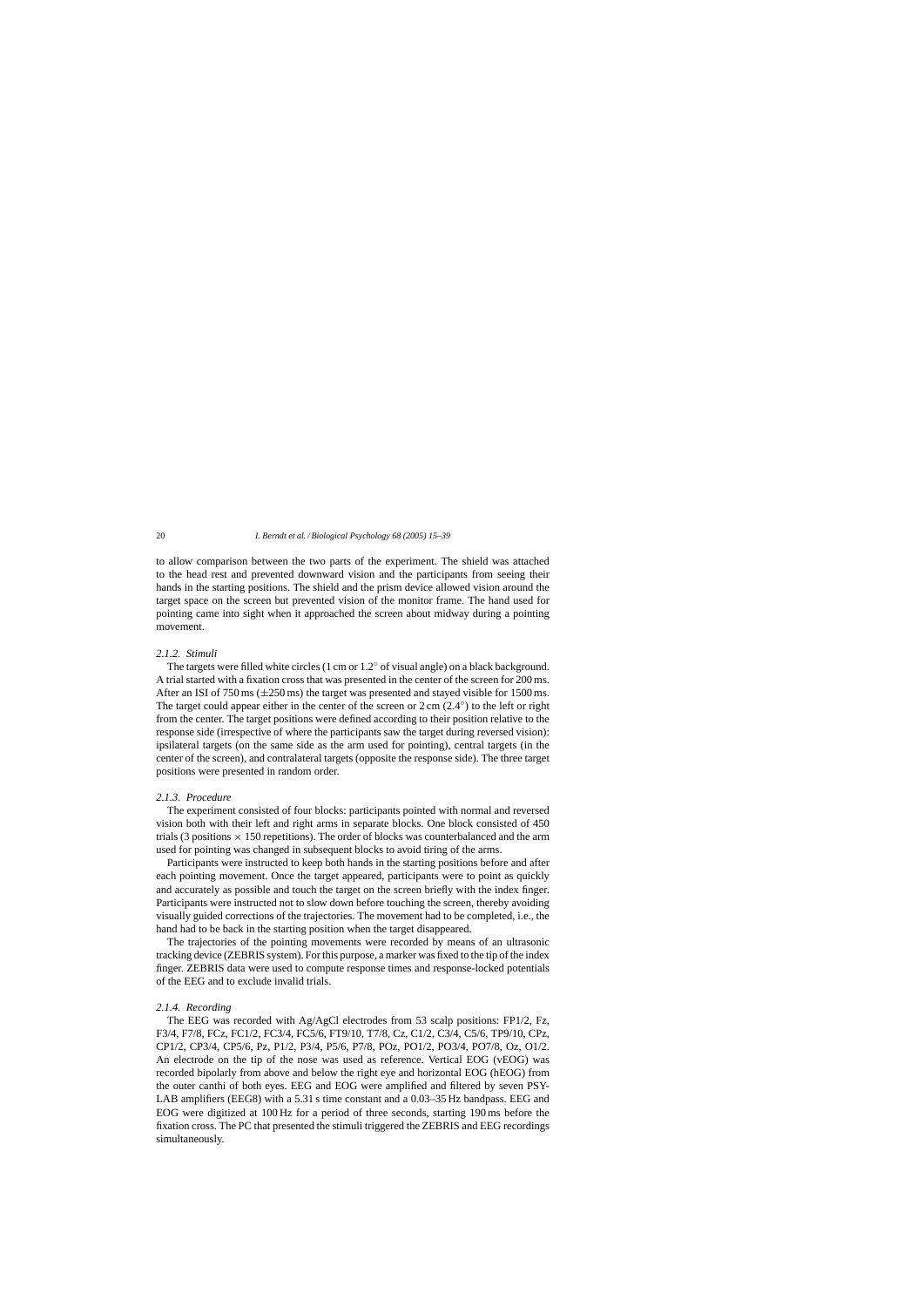#### *2.1.5. Data processing and analysis*

The response time was defined as the moment when the index finger had moved 20 mm away from the starting position. Valid trials were these in which the minimum response time was 100 ms after target onset and in which the participants first touched the screen either at the target location or less than 20 mm below the target, independent of horizontal deviance. 1.8% of the trials with normal vision and 6.3% of the trials with reversed vision did not meet these criteria and were rejected. ANOVAs with factors visual feedback condition (levels 'normal' and 'reversed') and target position (levels 'ipsilateral', 'central', and 'contralateral') were computed for response times, movement time (time from start of movement until the finger touched the screen), and accuracy (measured as the absolute horizontal deviation from the target).

Trials in which the EEG contained zero lines, out-of-scale values, slow drifts larger than 80  $\mu$ V in the measurement, and fast shifts larger than 120  $\mu$ V/500 ms were excluded from further analyses. The transmission of vEOG and hEOG into the EEG was estimated separately in areas of maximum EOG variance and was subtracted from the EEG data.

*ERLs*: to assess event-related hemispheric EEG asymmetries, difference potentials were calculated for 21 electrode pairs—activity at an electrode site ipsilateral to the moving arm was subtracted from the activity at the corresponding contralateral electrode. If participants pointed with their right arm, activity at electrodes over the right hemisphere was subtracted from activity at the corresponding electrode sites over the left hemisphere. In left hand blocks, activity at left hemisphere electrodes was subtracted from activity at the corresponding right hemisphere electrodes. These two difference waves were averaged. The resulting response-coded difference potentials reflected lateralizations of activity relative to the arm that was used for pointing, irrespective of left or right arm movements. Negative difference potentials reflected relatively higher negativity contralateral to the response side. Positive difference potentials were obtained, if the EEG was more negative ipsilateral to the response side. Difference potentials were averaged time locked to the onset of the target (stimulus-locked) and time locked to the start of the pointing movement (response-locked).

In a preceding study [\(Berndt et al., 2002\),](#page-22-0) we identified ERL components that reflected the spatial codes underlying visually triggered pointing. Parietal activity was lateralized with respect to the target position: following target detection and preceding the start of the movement, parietal negativity was increased ipsilateral to a lateral target. This 'posterior intermediate ERL' reflected preparatory activity and was evident at around 350 ms after target onset. During the movement, however, posterior negativity was increased contralateral to the target ('movement ERL'). Frontal activity was lateralized with respect to the arm used for pointing: an ERL over premotor areas was evident at around 350 ms after target onset. This 'anterior intermediate ERL' that coincided with the posterior intermediate component reflected increased preparatory negativity contralateral to the response side.

These ERLs (posterior intermediate, anterior intermediate, and movement ERL) were analyzed in the present experiments. Their context-dependence in the preceding experiment (i.e. sensitivity to pointing direction predictability) suggests that these ERLs are a suitable means to assess the effect of the visuomotor distortion on the processing of the spatial codes for pointing. Additionally, we analyzed the LRP to assess effects of the visuomotor distortion on motor preparation.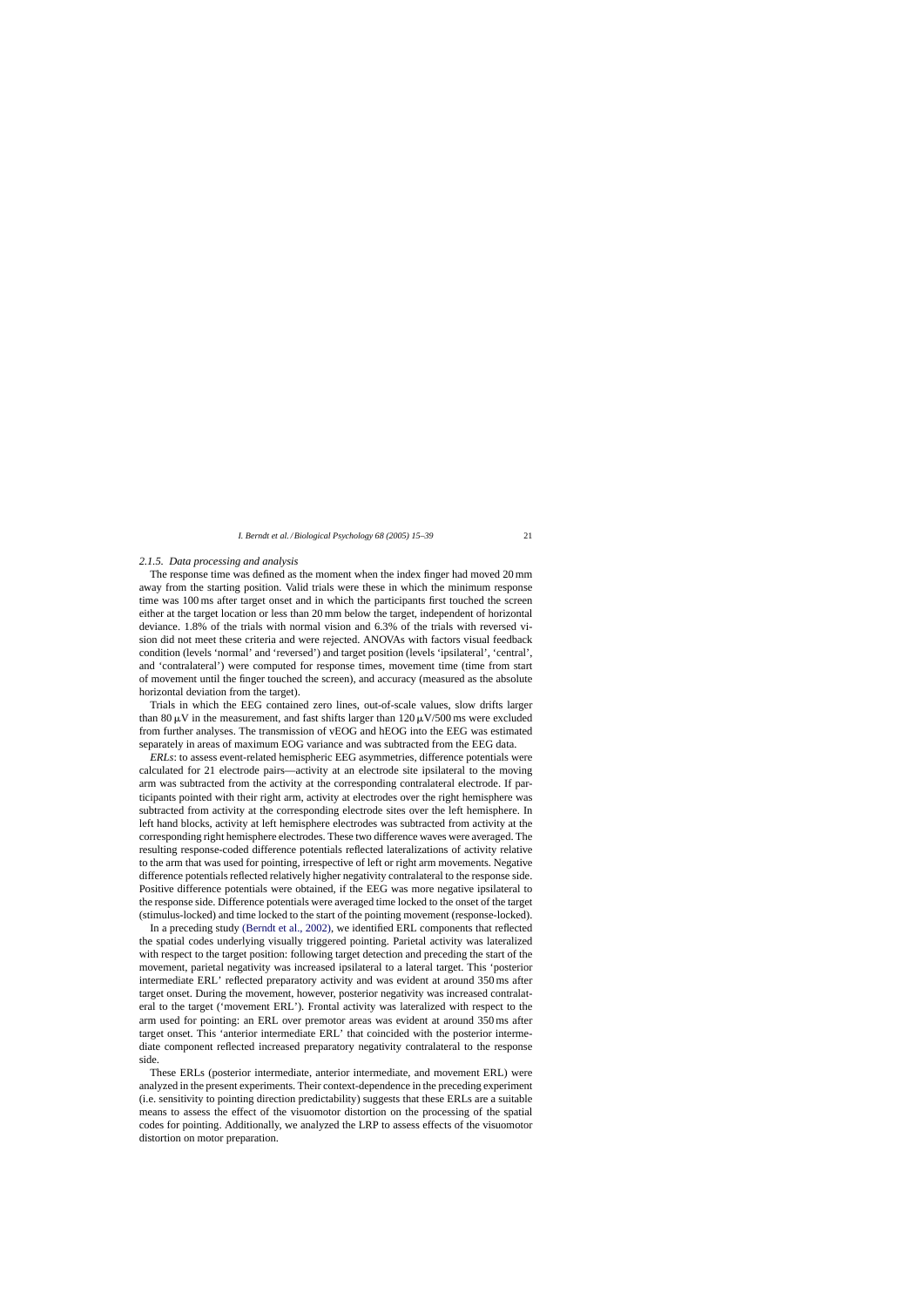The ERLs were measured in the response-coded data. Mean amplitudes of the components were measured in time intervals around the maximal amplitudes derived from the overall means. ERLs were analyzed in seven areas of interest. Of the 21 recorded electrode pairs, 15 pairs were combined in groups: frontal (pooled across F3/4, FC1/2, and FC3/4), centro-temporal (C3/4 and C5/6), central (exclusively electrodes C1/2over motor cortex), centro-parietal (CP3/4 and CP5/6) parietal (P1/2, P3/4, and PO3/4), temporo-parietal (P5/6, P7/8, and PO7/8), and occipital (O1/2, closest to primary visual areas). To analyze the ERLs, ANOVAs were computed with factors visual feedback condition (levels 'normal' and 'reversed'), target position (levels 'ipsilateral', 'central', and 'contralateral'), and site  $(7 \text{ levels} = \text{electrode groups listed above})$ . If an interaction between factor site and any other factor was significant, further ANOVAs were performed for each electrode group separately.

All ANOVAs were repeated measures ANOVAs. *F*-statistics of the ANOVAs were corrected by Greenhouse Geisser Epsilon [\(Greenhouse and Geisser, 1959\)](#page-23-0) where necessary.

#### *2.2. Results*

When pointing with left–right reversed vision, a target on the left side of the screen was visually perceived as a right-sided target and vice versa. Here, the target position will be referred to as the visually perceived target position unless otherwise stated.

# *2.2.1. Response data*

Response data reflected the increased difficulty of pointing with reversed vision. Response times were slower with reversed vision (506 ms) compared to normal vision (412 ms;  $F(1, 11) = 24.17$ ,  $P < 0.001$ ). Response times also depended on the visually perceived target position and were fastest when pointing to ipsilateral targets and slowest with contralateral targets (averaged across conditions: ipsilateral: 454 ms, central: 457 ms, contralateral: 466 ms). However, the effect of target position was only marginally significant after G.-G. correction ( $F(2, 22) = 3.76$ ,  $P > 0.050$ ).

Pointing accuracy, measured as the absolute horizontal distance to the physical position of the target, was poorer with reversed vision (20.7 mm) compared to normal vision  $(5.4 \text{ mm}, F(1, 11) = 48.51, P < 0.001)$ . Furthermore, accuracy varied with the physical position of the target. Errors were largest when pointing to an ipsilateral target and smallest with contralateral targets (averaged across visual feedback conditions: ipsilateral: 14.7 mm, central: 13.1 mm, contralateral: 11.3 mm,  $F(2, 22) = 14.71$ ,  $P < 0.001$ ). An interaction of factors position and visual feedback condition  $(F(2, 22) = 5.01, P < 0.05)$  indicated that the difference in pointing errors between the target positions was greater with reversed compared to normal vision.

The movement time (from start to the time when participants touched the screen) was longer with reversed vision than with normal vision (normal: 506 ms, reversed: 601 ms,  $F(1, 11) = 13.03$ ,  $P < 0.01$ ). Movement time also varied with the physical target position reflecting the difference in pointing distance. It was longest when pointing to a contralateral target and shortest with ipsilateral targets (averaged across visual feedback conditions: ipsilateral: 546 ms, central: 552 ms, contralateral: 562 ms,  $F(2, 22) = 5.52$ ,  $P < 0.05$ ).

No other effects reached significance ( $P > 0.5$ ).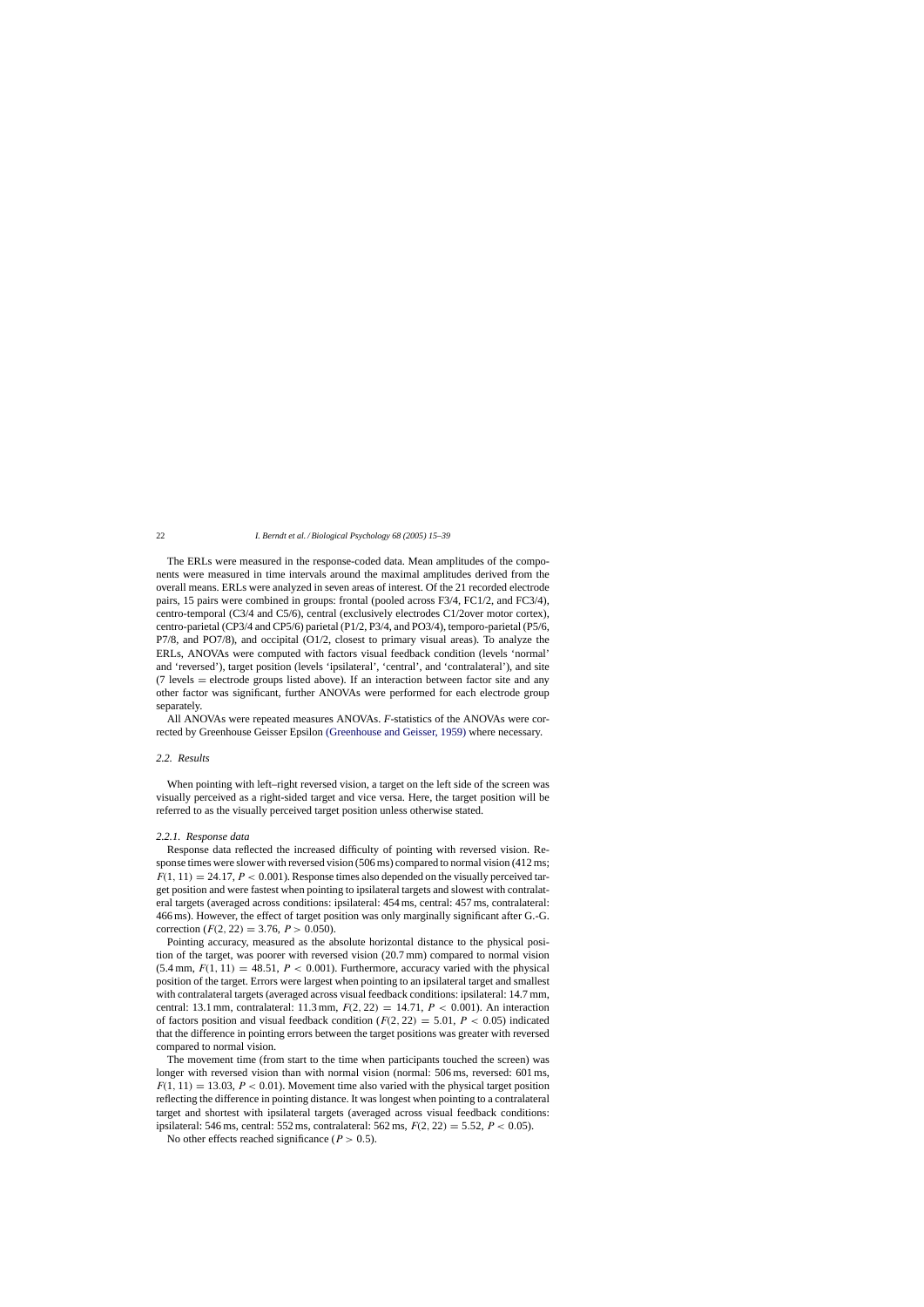<span id="page-8-0"></span>

#### **Stimulus-locked ERLs**

Fig. 2. ERLs in Experiment 1; stimulus-locked ERLs. (a) Normal vision, (b) reversed vision. Electrode sites are exemplary for the frontal to occipital electrode groups. The interval in which the intermediate ERL was analyzed is marked by a dashed rectangle. Lateralizations are plotted relative to the response side, i.e., the arm used for pointing (upwards: increased negativity contralateral to response side, downwards: increased negativity ipsilateral to response side). Thin lines: target perceived on response side (ipsilateral targets), broken lines: central targets, bold lines: targets perceived opposite to the response side (contralateral targets). Zero on the time scale is the onset of the target on the screen. The average response time is indicated by vertical lines. The anterior intermediate ERL contralateral to the response side is reduced with reversed vision, whereas the posterior intermediate ERL is increased with reversed vision. Note that the posterior ERL changes polarity with target position since it resembles increased negativity ipsilateral to the target.

*2.2.2. ERL data*

In both experiments described here, lateralized components are visible in the P1 and N1 range (between 75 and 240 ms after target onset) in the stimulus-locked data. We found no significant effects of the discussed factors on these components. Therefore, they will not be discussed further.

ERL components were either lateralized with respect to the arm used for pointing or with respect to the target. Therefore, we grouped the ERLs into arm-oriented (anterior intermediate ERL, movement ERL, and LRP) and target-oriented (posterior intermediate ERL). With the exception of the LRP, which was not affected by the distortion, arm-oriented ERLs decreased with reversed vision, whereas the target-oriented ERL increased.

2.2.2.1. Arm-oriented ERLs. Fig. 2 illustrates the stimulus-locked and [Fig. 3](#page-9-0) the responselocked ERLs relative to the arm used for pointing. Anterior intermediate ERL: over frontal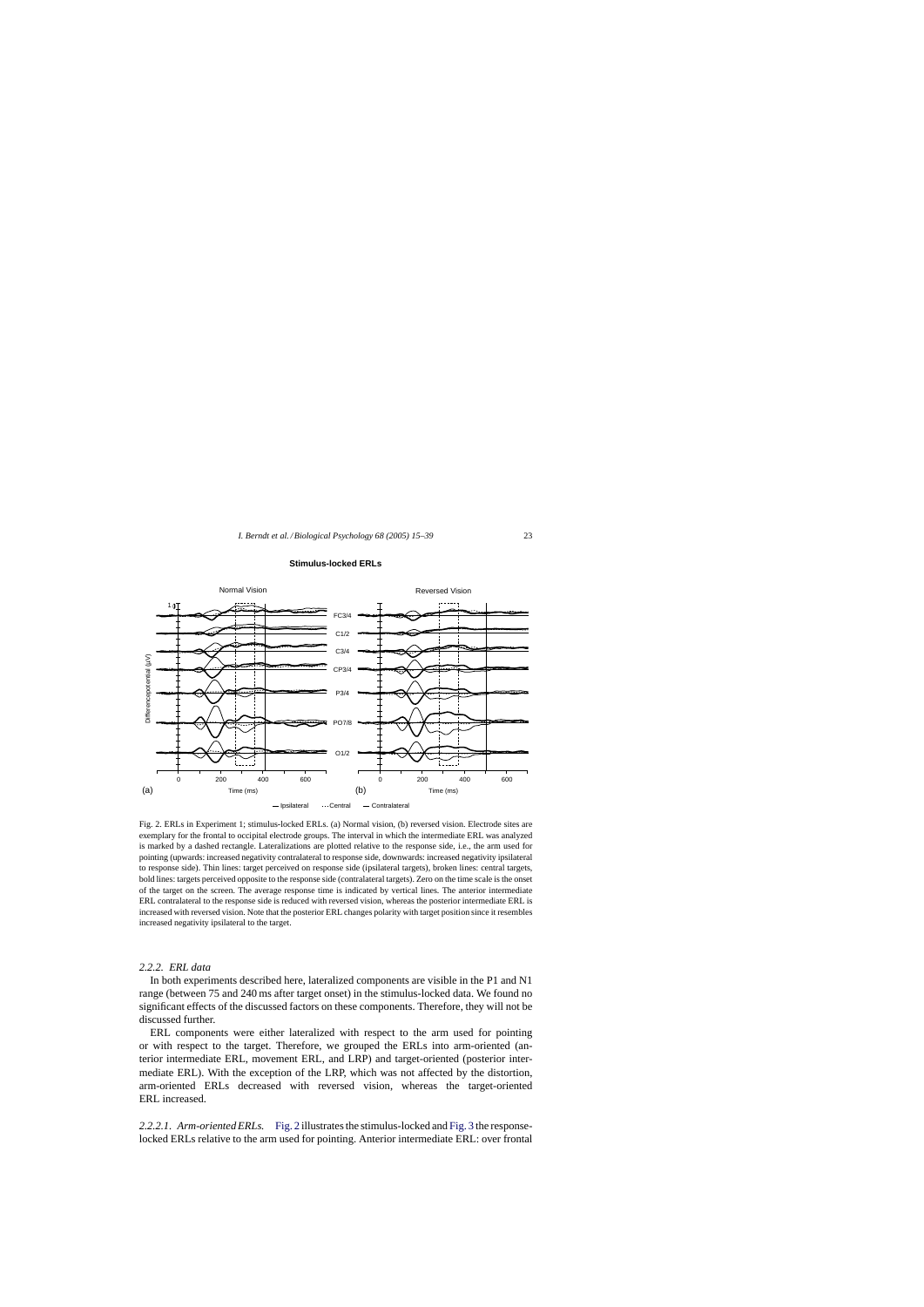<span id="page-9-0"></span>

#### **Response-locked ERLs**

Fig. 3. ERLs in Experiment 1; response-locked ERLs. (a) Normal vision, (b) reversed vision: zero on the time scale is onset of the movement. The LRP and movement ERL are marked by dashed rectangles. The LRP does not change significantly between normal and reversed vision. During the movement, arm-related lateralization (negativity contralateral to the arm used for pointing) decreased with reversed vision.

 $(F(1, 11) = 16.41, P < 0.01)$  and central sites  $(F(1, 11) = 19.13, P < 0.001)$ , starting at around 240 ms after target onset negativity was increased contralateral to the arm used for pointing (see [Fig. 2, r](#page-8-0)ows FC3/4 and C1/2 in rectangle). This ERL was measured between 280 and 370 ms after target onset. It was reduced with reversed vision compared to normal vision  $(F(1, 11) = 7.66, P < 0.05$  at frontal and  $F(1, 11) = 5.33, P < 0.05$  at central sites; see also the topography maps in [Fig. 4\).](#page-10-0) Over centro-temporal and centro-parietal sites activity was still more arm-oriented with normal vision than with reversed vision (see [Fig. 2,](#page-8-0) exemplary electrodes C3/4 and CP3/4; centro-temporal:  $F(1, 11) = 5.36$ ,  $P < 0.05$ , centro-parietal:  $F(1, 11) = 6.17$ ,  $P < 0.05$ ). However, the overall mean did not differ significantly from zero at these sites (centro-temporal:  $F(1, 11) = 4.32$ ,  $P >$ 0.05, centro-parietal:  $F(1, 11) = 0.87$ ,  $P > 0.05$ ). The effect of reversed vision at frontal to centro-parietal sites was evident in the condition by site interaction in the ANOVA  $(F(6, 66) = 3.1, P < 0.05)$ . Factor site also resulted in a significant main effect  $(F(6, 66) =$ 15.48,  $P < 0.001$ ).

Movement ERL: During the movement, negativity was increased contralateral to the active arm (see Fig. 3 in rectangle;  $(F(1, 11) = 5.87, P < 0.05)$ ). Mean amplitudes varied with factor site ( $F(6, 66) = 2.97$ ,  $P < 0.05$ ). The ERL reached significance over central  $(F(1, 11) = 5.19, P < 0.05)$ , centro-temporal  $(F(1, 11) = 7.02, P < 0.05)$ , centro-parietal  $(F(1, 11) = 7.11, P < 0.05)$ , and temporo-parietal sites  $(F(1, 11) = 7.99, P < 0.05)$ . This ERL, measured from 100 to 700 ms after the start of the movement in the response-locked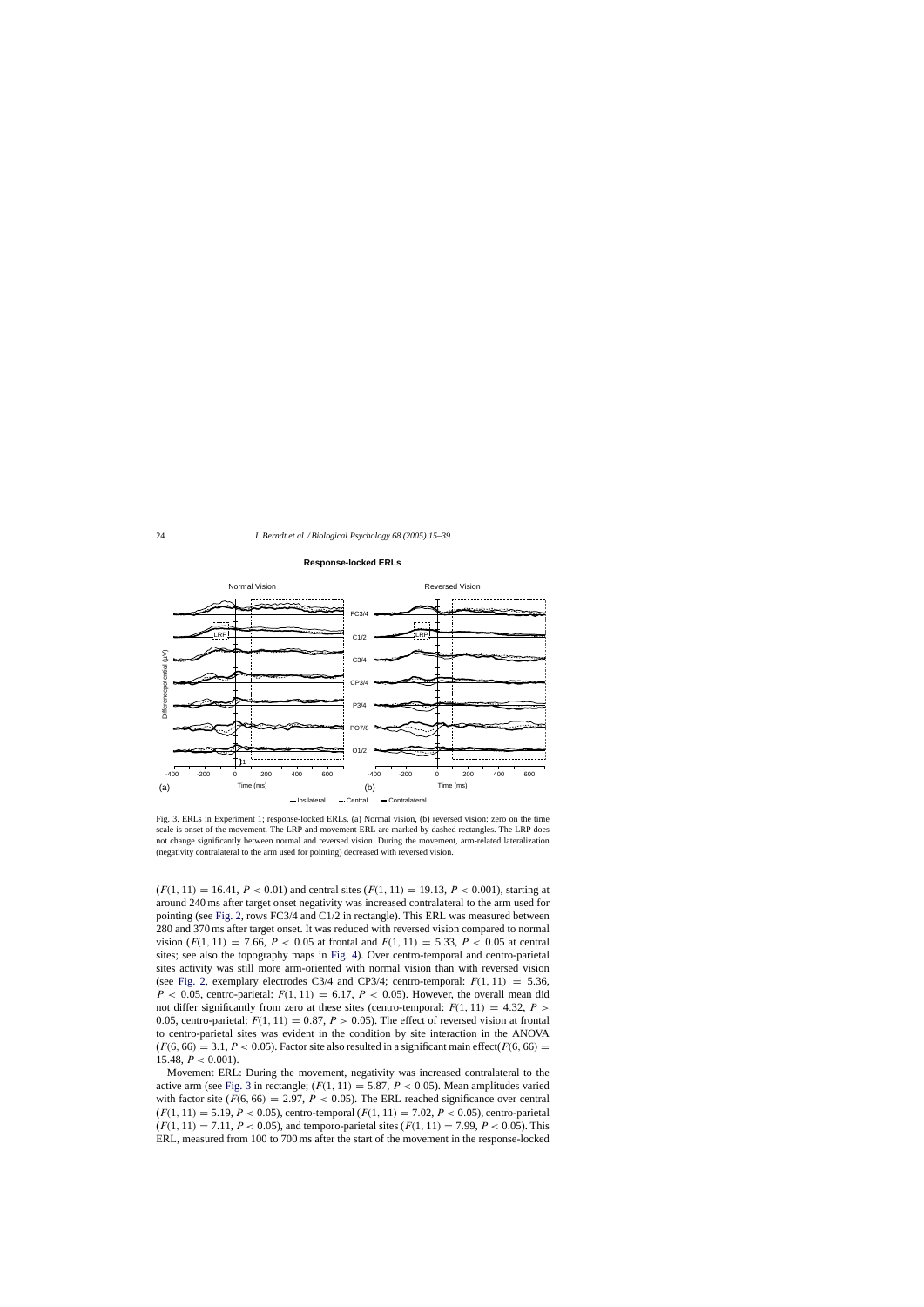<span id="page-10-0"></span>

Fig. 4. Voltage maps of the intermediate ERLs at 300 ms after target onset in Experiment 1. The right hemisphere shows the hemisphere ipsilateral to the target. (a and c) Target ipsilalateral to the response side and (b and d) target contralateral to the response side. The images of the left hemisphere are the mirror images of the right hemisphere. (To obtain a correct calculation of scalp topographies of EEG difference waves, the hemispheres are assumed to be mirror-symmetric, i.e. negativity above the contralateral hemisphere has to be equated with positivity above the ipsilateral hemisphere. Therefore, also the voltage maps appear to be mirror-symmetric in the plot.) Note that the anterior and posterior intermediate ERLs can be seen on opposite hemispheres when the target was perceived on the response side (ipsilateral targets) and and on the same hemisphere with targets opposite the response side (contralateral targets), since the anterior ERL is response-oriented. Note the increase in posterior and decrease in anterior lateralization with reversed vision.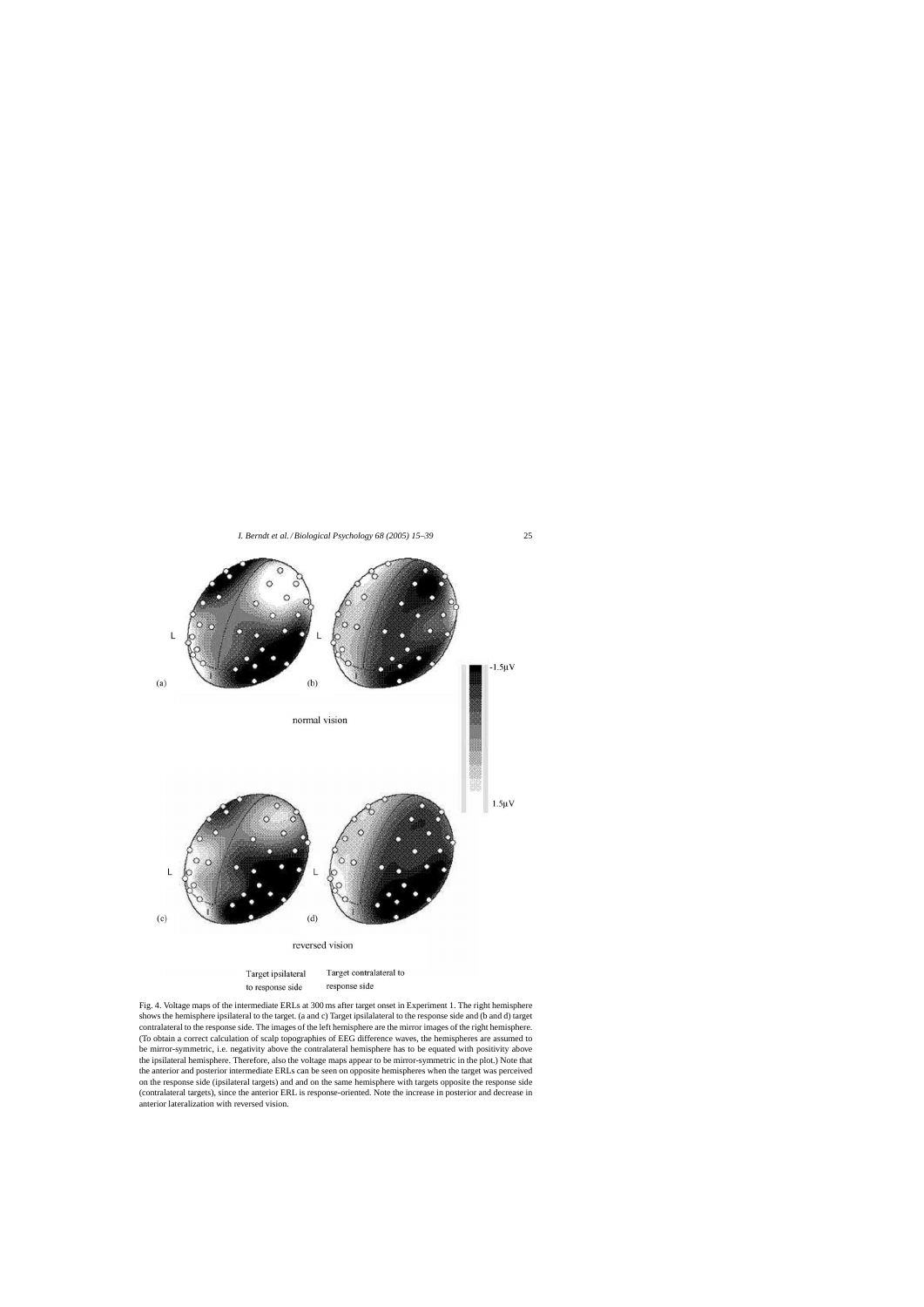data, decreased when participants pointed with reversed visual feedback  $(F(1, 11) = 7.15$ ,  $P < 0.05$ ).

The LRP (see [Fig. 3\)](#page-9-0) was measured at central sites, closest to hand motor areas, between 150 and 50 ms before the start of the movement in the response-locked data. Neither condition  $(F(1, 11) = 2.34, P > 0.05)$  nor position  $(F(2, 22) = 0.76, P < 0.05)$  had an effect on the LRP.

*2.2.2.2. Target-oriented ERL.* Posterior intermediate ERL: At posterior sites, starting around 240 ms after target onset and lasting to the onset of the movement, activity was lateralized with respect to the target (see [Fig. 2,](#page-8-0) rows PO7/8 and O1/2 in rectangle). Like the anterior intermediate component, this posterior ERL was measured between 280 and 370 ms after target onset. It reflected increased negativity ipsilateral to the visually perceived target position (see also the topography maps in [Fig. 4\).](#page-10-0) The fact that only the posterior ERL depended on the target position was evident in the interaction of factors position and site  $(F(12, 132) = 14.12, P < 0.001)$ . Factor position resulted in a significant effect at temporo-parietal  $(F(2, 22) = 8.50, P < 0.05)$  and occipital  $(F(2, 22) = 6.75, P < 0.05)$ sites. The ERL was increased with reversed vision compared to normal vision. This was reflected in the ANOVA as a condition by position interaction ( $F(2, 22) = 4.68$ ,  $P < 0.05$ ). Temporally, the posterior intermediate ERL was limited by the onset of the movement. It lasted longer with reversed compared to normal vision, reflecting the delayed response times when vision was reversed.

Other effects did not reach significance ( $P > 0.05$ ).

# *2.3. Discussion*

With reversed vision, responses were less accurate and slower than with normal vision. Thus, the visual to motor transformation process seemed to be less efficient when vision was reversed. The delayed responses with reversed vision seem to reflect most directly the additional computational effort required in the generation of the spatial codes for pointing under these conditions.

With reversed vision, the EEG showed a decrease in arm-related lateralization, whereas lateralization related to the target increased.

ERLs contralateral to the active arm during the movement were reduced. This reduction might be attributable to the inconsistency of visual and somatomotor feedback, which might have resulted in simultaneous activity of left arm and right arm specific multimodal neurons in the contralateral hemisphere respectively. According to this interpretation, the neurons that code the representation of the active arm were activated by the somatomotor feedback, whereas the neurons that code the representation of the opposite arm were stimulated by the visual observation of the moving arm.

The decrease in lateralization over premotor and motor areas in the anterior intermediate ERL suggests that sensorimotor processing in the preparation phase of the movements was modified by the perceptual inconsistency during the execution of the pointing movements. The representation of both arms seemed to be activated when planning the movement. Motor preparation as such was not affected, since the LRP did not change significantly between normal and reversed vision.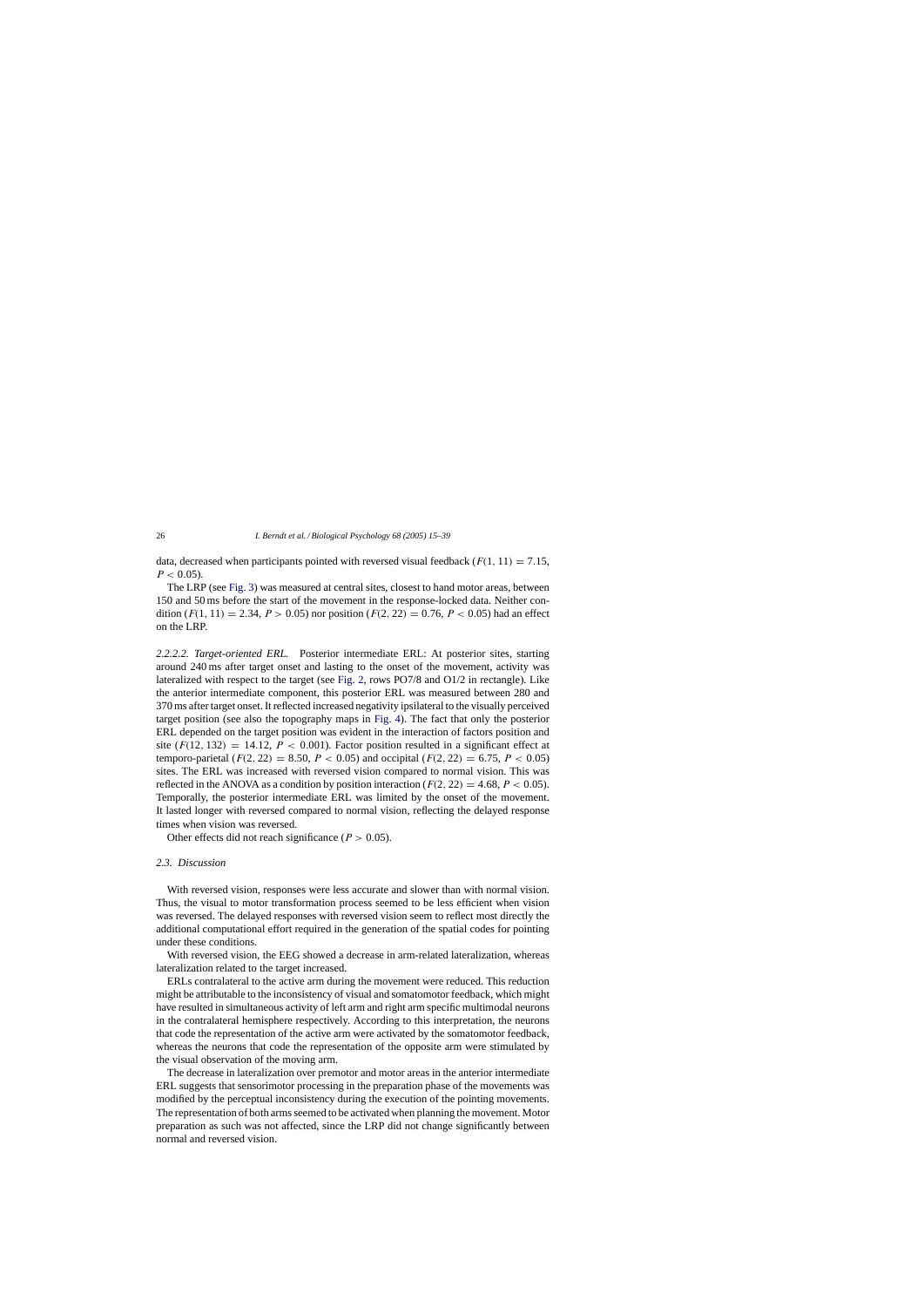These results suggest that the reversal of vision changed the hemispheric distribution of activity of neurons with combined visual and motor properties that code the representation of the arms.

In contrast, movement-preceding ERLs in the parietal cortex ipsilateral to the visually perceived target were increased with reversed vision. The parietal cortex is critically involved in the generation of spatial codes for reaching and in transforming the location of the visual target into motor coordinates [\(Kertzman et al., 1997; Lacquaniti and Caminiti, 1998\).](#page-23-0) The present findings indicate that visual to motor transformation in parietal cortex required additional time and resources when vision was reversed. It has been suggested that the superior parietal lobule (SPL) in primates is the source of spatial information used by premotor cortex for visually triggered reaching movements [\(Caminiti et al., 1996; Marconi et al., 2001;](#page-22-0) [Johnson et al., 1996\). T](#page-22-0)he delayed parietal generation of spatial codes for pointing with reversed vision probably accounted for the delayed reaction times in the present experiment.

## **3. Experiment 2**

A lateral displacement of the visual field is another way to distort visuomotor transformation processes in the brain. Imaging studies have shown that the parietal cortex is selectively active in the recalibration of visual to motor mapping with visual distortions like a lateral displacement or rotation of the visual field [\(Clower et al., 1996; Inoue et al., 1997\). C](#page-22-0)lower et al. identified a parietal area contralateral to the response side that was involved in the adaptation to a lateral displacement, whereas the hemisphere ipsilateral to the response side was involved in adaptation to a rotation of visual feedback in the Inoue et al. study. However, in both cases the adaptation specific activity was lateralized with respect to the active arm. Thus, ERLs in parietal cortex might also be sensitive to a change in the inter-hemispheric distribution of activity when adapting to a lateral displacement.

In the following experiment, we used a lateral displacement of the visual field to distort visuomotor behavior. In one condition, participants pointed with reversed vision and the pointing direction was repeated within a series of five trials. This was compared to the other condition in which a lateral displacement was added to the reversed visual field. Participants were able to adapt to the displacement within a series of five trials, after which the direction of the displacement was changed. We hypothesized that the additional displacement would enhance adaptation specific activation in posterior parietal cortex reflected in an increase of parietal ERLs relative to the arm use for pointing.

# *3.1. Methods*

The EEG was recorded from 10 (five male) right-handed undergraduate students (average age: 23 years) with normal or corrected to normal vision.

# *3.1.1. Apparatus*

In both parts of Experiment 2, participants' vision was left–right reversed by the prisms, as described in Experiment 1. A lateral displacement to the left or right could be added to the reversed visual field by computer triggered rotation of the prisms.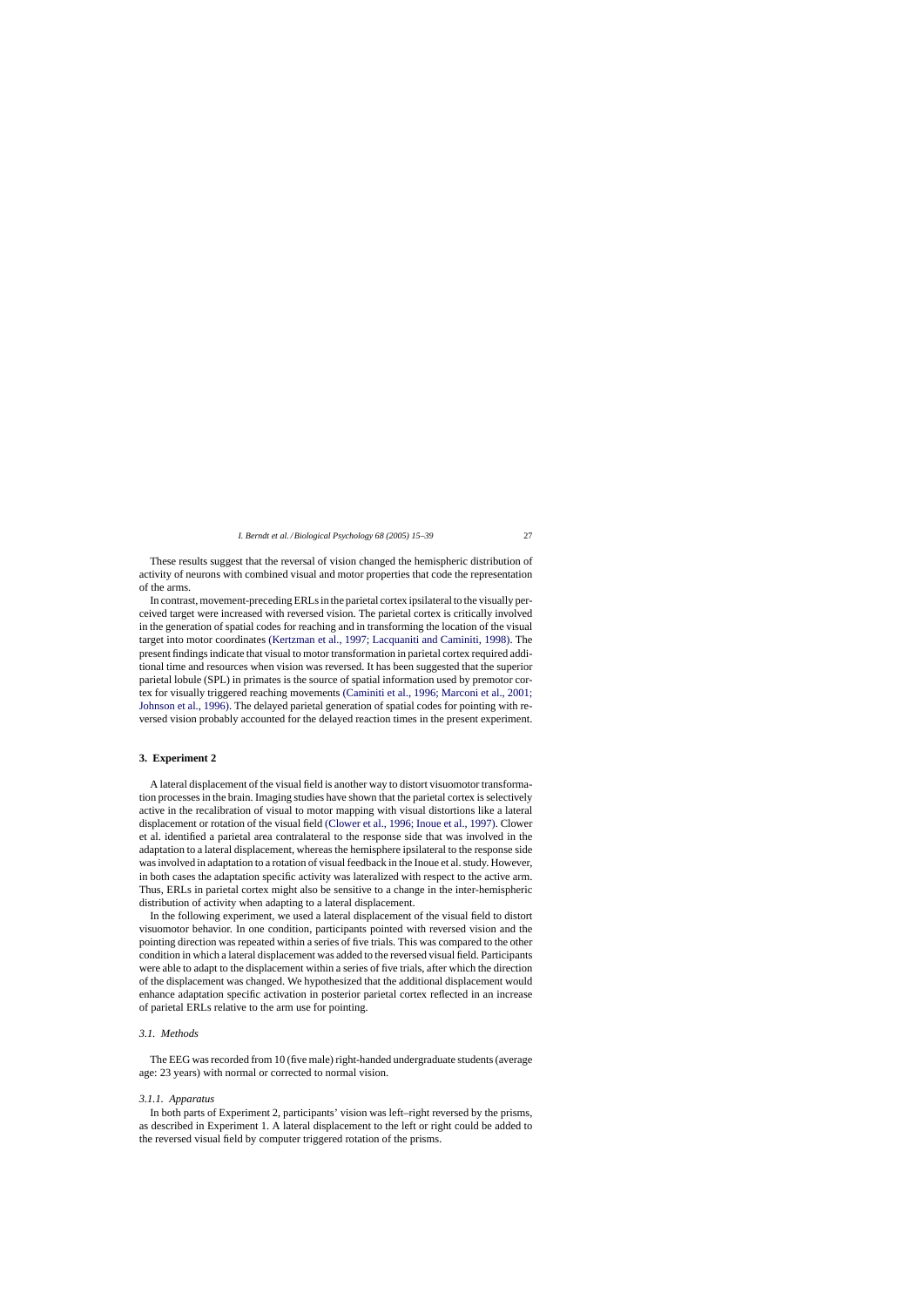The experiment consisted of four blocks: participants pointed with their left and right arms, both in the displacement and in the no-displacement condition. The arms were changed in subsequent blocks and the order of blocks was counterbalanced.

## *3.1.2. Stimuli and procedure*

In the no-displacement condition, the three target positions were the same as in Experiment 1: in the center of the screen and  $2 \text{ cm } (2.4\degree)$  to the left or right. The targets were presented at the same position in a series of five trials. The order of the target position in successive series was chosen randomly.

In the displacement condition, the target was always displayed in the center of the screen. However, by rotation of the prisms, the target was displaced so that the target positions perceptually equaled those in the no-displacement condition. The orientation of the prisms stayed unchanged in a series of five trials and the prism orientation in successive series was chosen randomly. The prisms were rotated in between successive series. The sound during prism rotation caused by the step motor that drove the prisms was masked by a tone after each series.

In terms of the required movements, the two conditions differed: Without displacement, pointing to central and lateral targets was required, while in the displacement condition pointing only to the central position was the correct response. In terms of target detection in visual space, the two conditions equaled each other. However, in the displacement condition, pointing to a contralateral or ipsilateral target was only visually perceived as a laterally directed reach. Effectively, all correct reaches were straightforward movements. The position of the target was of no relevance for the direction of the pointing movement.

## *3.1.3. Data processing and analysis*

The criteria for valid trials were the same as in Experiment 1. 5.9% of the trials (6.0% in the no-displacement condition and 5.8% in the displacement condition) were rejected since they did not meet these criteria.

To assess adaptation effects, means were computed for the first two trials (early adaptation) and the last two trials (late adaptation) in a series.

*Response data*: ANOVAs with factors condition (levels 'no-displacement' and 'displacement'), visually perceived target position (levels 'ipsilateral', 'central', and 'contralateral'), and adaptation (levels 'early' and 'late') were computed for response times, movement time, and accuracy (absolute horizontal deviation from the physical target).

*ERL data*: ANOVAs were performed with factors condition (levels 'no-displacement' and 'displacement'), visually perceived target position (levels 'ipsilateral', 'central', and 'contralateral'), adaptation (levels 'early' and 'late'), and site (levels 'frontal', 'centrotemporal', 'central', 'centro-parietal', 'parietal', 'temporo-parietal', and 'occipital').

All ANOVAs were repeated measures ANOVAs. *F*-statistics of the ANOVAs were corrected by Greenhouse Geisser Epsilon where necessary.

# *3.2. Results*

Target positions will be referred to as the visually perceived positions unless otherwise stated.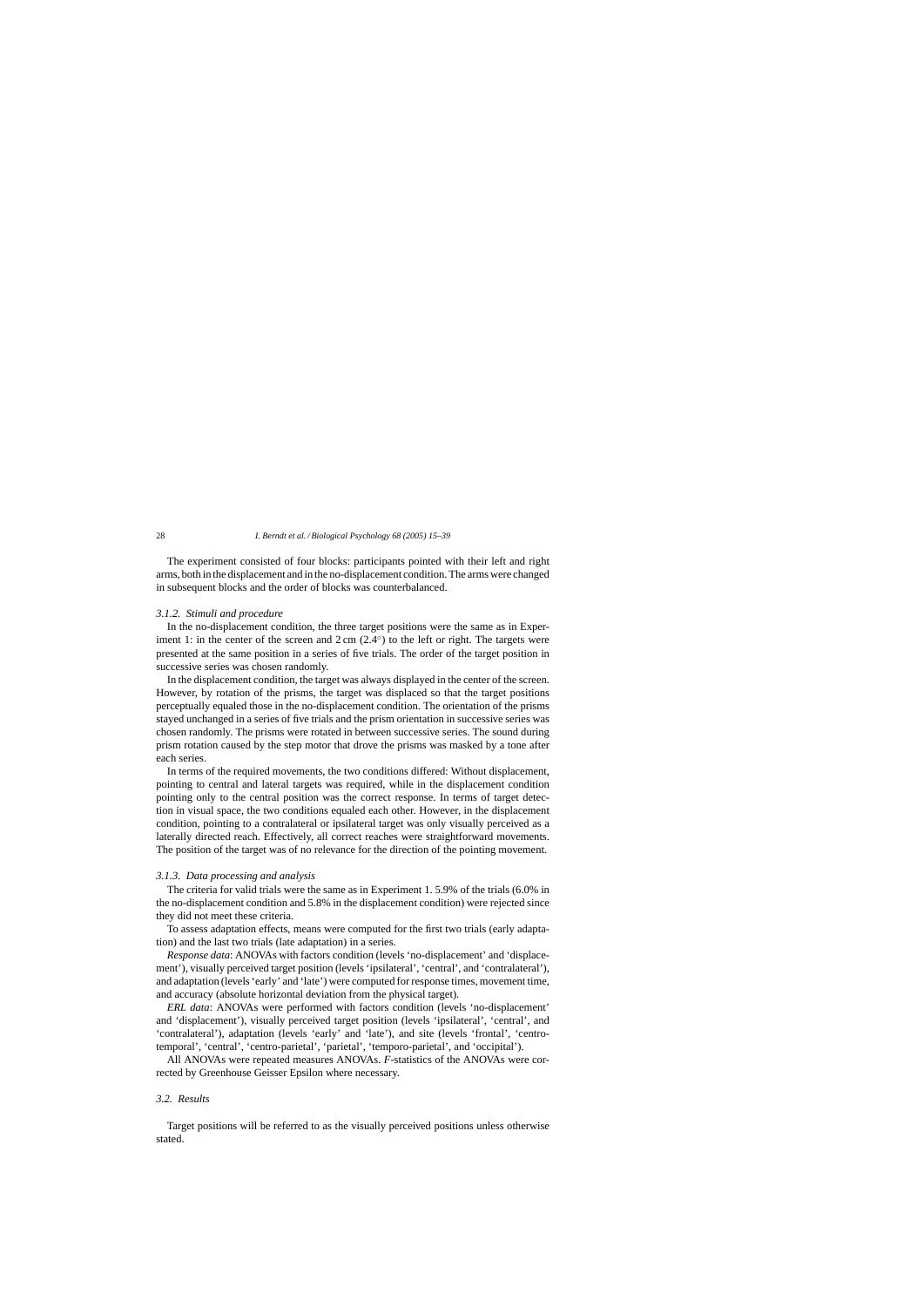## *3.2.1. Response data*

Response data showed no effect of the lateral displacement. However, adaptation improved performance.

The response times did not change significantly in the two conditions  $(F(1, 9) = 0.93$ ,  $P > 0.05$ ). Adaptation reduced response times  $(F(1, 9) = 34.92, P < 0.001)$ . Response times were 464 ms in the early and 407 ms in the late adaptation phase. Response times varied with the visually perceived target position ( $F(2, 18) = 5.73$ ,  $P < 0.05$ ). On average, responses were fastest when pointing to a central target (central targets: 427 ms, ipsilateral targets: 436 ms, contralateral targets: 442 ms). However, there was also a significant adaptation by target position interaction ( $F(2, 18) = 5.17$ ,  $P < 0.05$ ). This was due to the fact that during early adaptation, responses were fastest to central (452 ms) and slowest to ipsilateral targets (471 ms; contralateral targets: 469 ms), whereas during late adaptation, response times were equally fast to central and ipsilateral targets (402 ms) but slowest to contralateral targets (416 ms; effect of direction in early trials:  $F(2, 18) = 5.94$ ,  $P < 0.05$ and in late trials:  $F(2, 18) = 4.98$ ,  $P < 0.05$ ).

Pointing accuracy (absolute horizontal distance to the physical target) did not change significantly with lateral displacement ( $F(1, 9) = 0.00$ ,  $P > 0.05$ ) nor with target position  $(F(2, 18) = 0.06, P > 0.05)$ , but errors decreased with adaptation  $(F(1, 9) = 9.96, P <$ 0.05) from 23.2 mm during early to 21.3 mm during late adaptation. Movement time was significantly reduced by adaptation  $(F(1, 9) = 24.24, P < 0.001)$  from 649 ms during early to 616 ms during late adaptation. Movement time did not vary significantly with target position  $(F(2, 18) = 0.30, P < 0.05)$  nor with lateral displacement  $(F(1, 9) = 0.47,$  $P > 0.05$ ).

No other effects reached significance ( $P > 0.05$ ).

## *3.2.2. ERL data*

*3.2.2.1. Arm-oriented ERLs.* Anterior intermediate ERL: [Figs. 5–8](#page-15-0) illustrate the ERLs in Experiment 2 in the first two trials of a sequence (early adaptation) and the last two trials (late adaptation). Arm-contralateral activity in the anterior intermediate ERL was evident at frontal  $(F(1, 9) = 48.73, P < 0.001)$ , central  $(F(1, 9) = 31.44, P < 0.001)$ , and centro-temporal  $(F(1, 9) = 12.48, P < 0.01)$  sites (see [Figs. 5 and 7,](#page-15-0) rows FC3/4, C1/2 and C3/4 in rectangles). Adaptation (early versus late) reduced the ERL at frontal  $(F(1, 9) = 5.80, P < 0.05)$ , central  $(F(1, 9) = 14.93, P < 0.01)$ , and at centro-temporal sites  $(F(1, 9) = 22.35, P < 0.001$ , see also [Fig. 10\).](#page-20-0) This anterior effect of adaptation was indicated by the adaptation by site interaction in the ANOVA ( $F(6, 54) = 3.67$ ,  $P <$ 0.05) and the main effects of factors site ( $F(6, 54) = 34.18$ ,  $P < 0.001$ ) and adaptation  $(F(1, 9) = 28.58, P < 0.001).$ 

Movement ERL: The movement ERL (see [Fig. 6 and 8,](#page-16-0) rectangles) did not reach significance in the overall mean ( $F(1, 9) = 4.28$ ,  $P > 0.05$ ). However, lateralization during the movement varied significantly with adaptation ( $F(1, 9) = 5.22$ ,  $P < 0.05$ ) and showed reduced arm-contralateral negativity during late compared to early adaptation. This ERL varied with factor site ( $F(6, 54) = 7.88$ ,  $P < 0.001$ ) and reached significance over motor and sensory sites (central:  $F(1, 9) = 10.20$ ,  $P < 0.05$ , centro-temporal:  $F(1, 9) = 12.22$ ,  $P < 0.01$ , centro-parietal:  $F(1, 9) = 7.27$ ,  $P < 0.05$ ). There was no significant main effect of factor condition, i.e., lateral displacement on the ERL  $(F(1, 9) = 0.49, P >$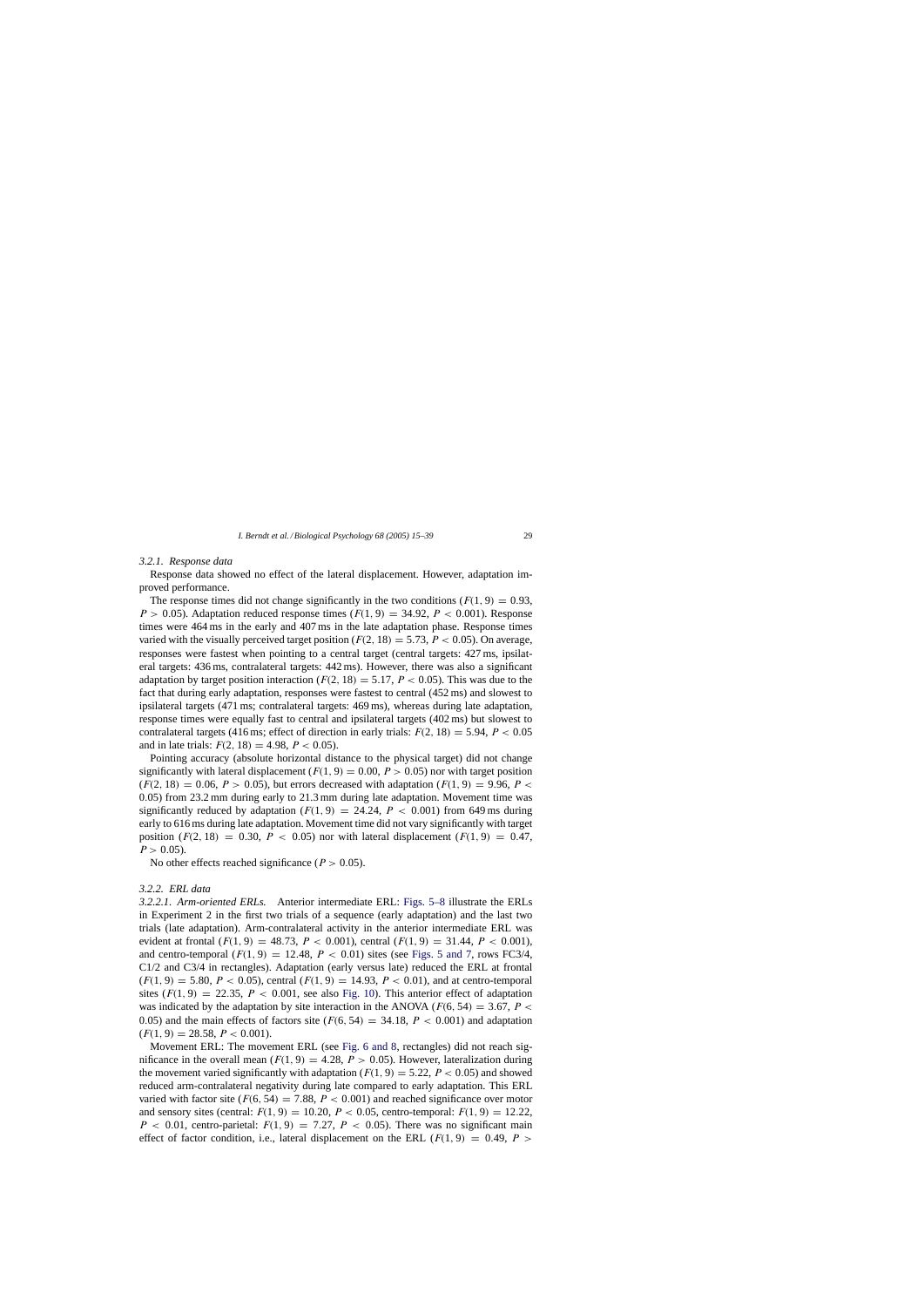<span id="page-15-0"></span>

#### Stimulus-locked ERLs (no displacement)

Fig. 5. ERLs in Experiment 2 in the no-displacement condition. Stimulus-locked ERLs. (a) Early adaptation and (b) late adaptation. Electrode sites are exemplary for the frontal to occipital electrode groups. The measurement interval for the intermediate ERL is marked by dashed rectangles. Lateralizations are plotted relative to the response side, i.e., the arm used for pointing (upwards: increased negativity contralateral to response side, downwards: increased negativity ipsilateral to response side). Thin lines: target perceived on response side (ipsilateral targets), broken lines: central targets, bold lines: targets perceived opposite to the response side (contralateral targets). Zero on the time scale is the onset of the target on the screen. The average response times are indicated by vertical lines. The intermediate ERL decreased with adaptation.

0.05). Nevertheless, at parietal sites, a condition by adaptation interaction ( $F(1, 9) = 5.22$ ,  $P < 0.05$ ) indicated that during early adaptation, this ERL increased with the lateral displacement (illustrated in [Fig. 9\).](#page-19-0) This effect was, however, not evident in a significant main effect of factor condition when the ANOVA was performed on the early adaptation data only  $(F(1, 9) = 2.49, P > 0.05)$ . The adaptation by condition interaction at the parietal electrode group did not result in a significant interaction with factor site in the ANOVA ( $F(6, 56)$ ) = 1.19,  $P > 0.05$ ). However, since we hypothesized that parietal cortex was involved in the adaptation, we evaluated the parietal effect without the corresponding interaction with factor site.

The LRP (see [Figs. 6 and 8\)](#page-16-0) decreased during adaptation  $(F(1, 9) = 6.91, P < 0.05)$ , but was not affected by the lateral displacement  $(F(1, 9) = 0.79, P > 0.05)$ .

*3.2.2.2. Target-oriented ERL.* Posterior intermediate ERL—target-oriented lateralization in the posterior intermediate ERL was evident in the effect of factor position ( $F(2, 18) =$ 4.96,  $P < 0.05$ ) and its interaction with factor site ( $F(12, 108) = 7.0$ ,  $P < 0.05$ ). Factor position resulted in a significant effect at temporo-parietal  $(F(2, 18) = 8.47, P < 0.05)$ and occipital sites ( $F(2, 18) = 5.95$ ,  $P < 0.05$ ). The posterior ERL was also reduced by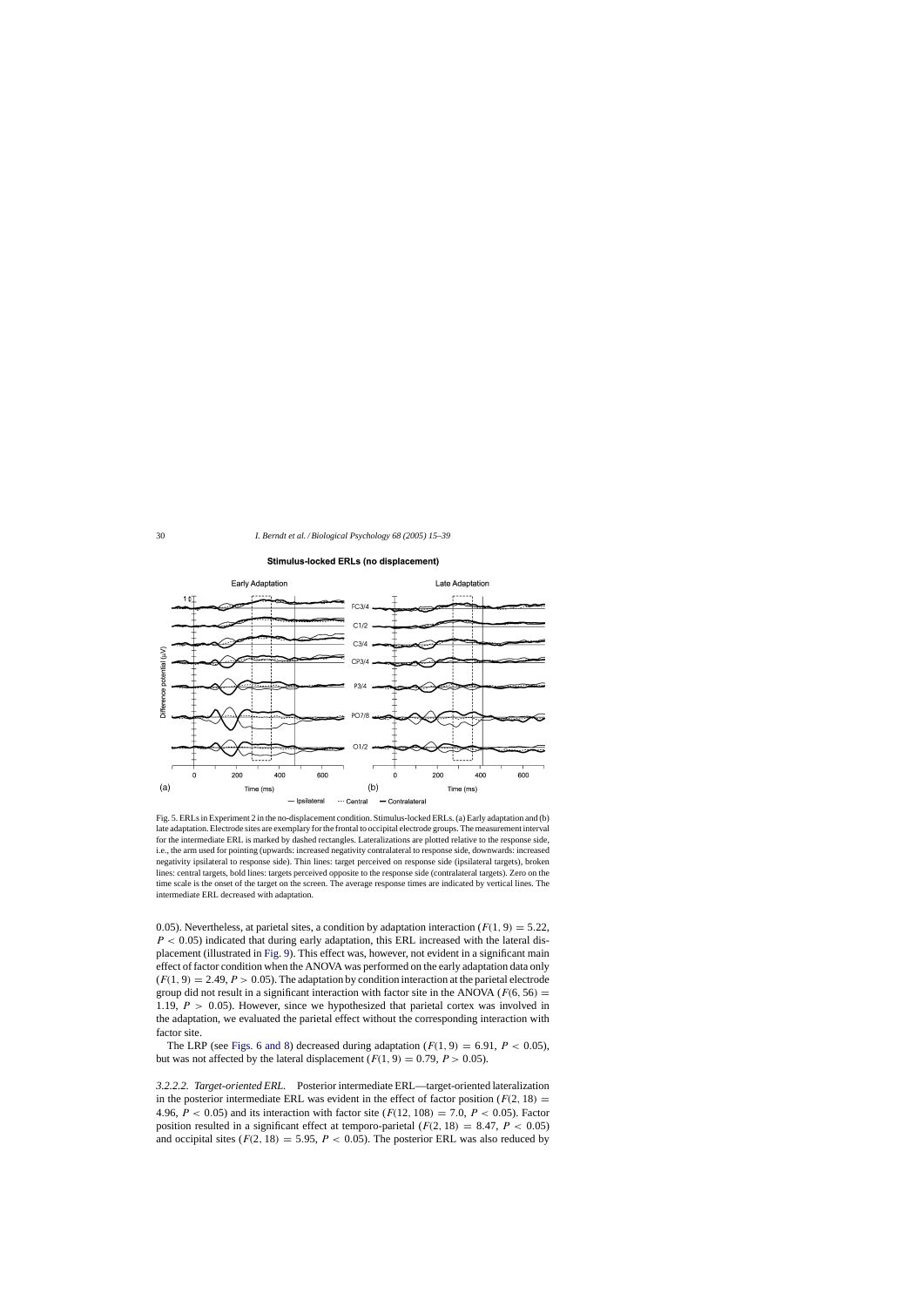<span id="page-16-0"></span>

#### Response-locked ERLs (no displacement)

Fig. 6. ERLs in Experiment 2 in the no-displacement condition. Response-locked ERLs. (a) Early adaptation and (b) late adaptation. Electrode sites are exemplary for the frontal to occipital electrode groups. The measurement intervals for the motor ERL as well as for the LRP are marked by dashed rectangles. Lateralizations are plotted relative to the response side (upwards: increased negativity contralateral to response side, downwards: increased negativity ipsilateral to response side). Thin lines: target perceived on response side (ipsilateral targets), broken lines: central targets, bold lines: targets perceived opposite to the response side (contralateral targets). Zero on the time scale is the onset of the movement. The LRP was significantly reduced by adaptation. During the movement, arm-related lateralization decreased with adaptation.

adaptation (see [Figs. 5 and 7,](#page-15-0) rows PO7/8 and O1/2 in rectangles, and [Fig. 10\).](#page-20-0) The main effects of factors adaptation  $(F(1, 9) = 28.58, P < 0.001)$  and site  $(F(6, 54) = 34.18,$  $P < 0.001$ ) were significant (see also the anterior intermediate ERL). The decrease in target-oriented lateralization with adaptation in the posterior ERL was indicated by the adaptation by position interaction at temporo-parietal  $(F(2, 18) = 5.59, P < 0.05)$  and occipital  $(F(2, 18) = 7.89, P < 0.01)$  sites. The posterior localization of the adaptation by position interaction was evident in the ANOVA in the interaction with factor site ( $F(12, 108) = 4.13$ ,  $P < 0.01$ ). There was no significant effect of the lateral displacement in the posterior intermediate ERL (condition by position interaction:  $F(2, 18) = 0.27, P < 0.05$ ).

No other effects reached significance ( $P > 0.06$ ).

# *3.3. Discussion*

Overall, Experiment 2 could not provide strong evidence for increased arm-oriented parietal activity with the lateral displacement. During the movement in the early adaptation period, activity contralateral to the arm in parietal cortex increased when participants pointed with the lateral displacement. However, this effect was only evident in an interaction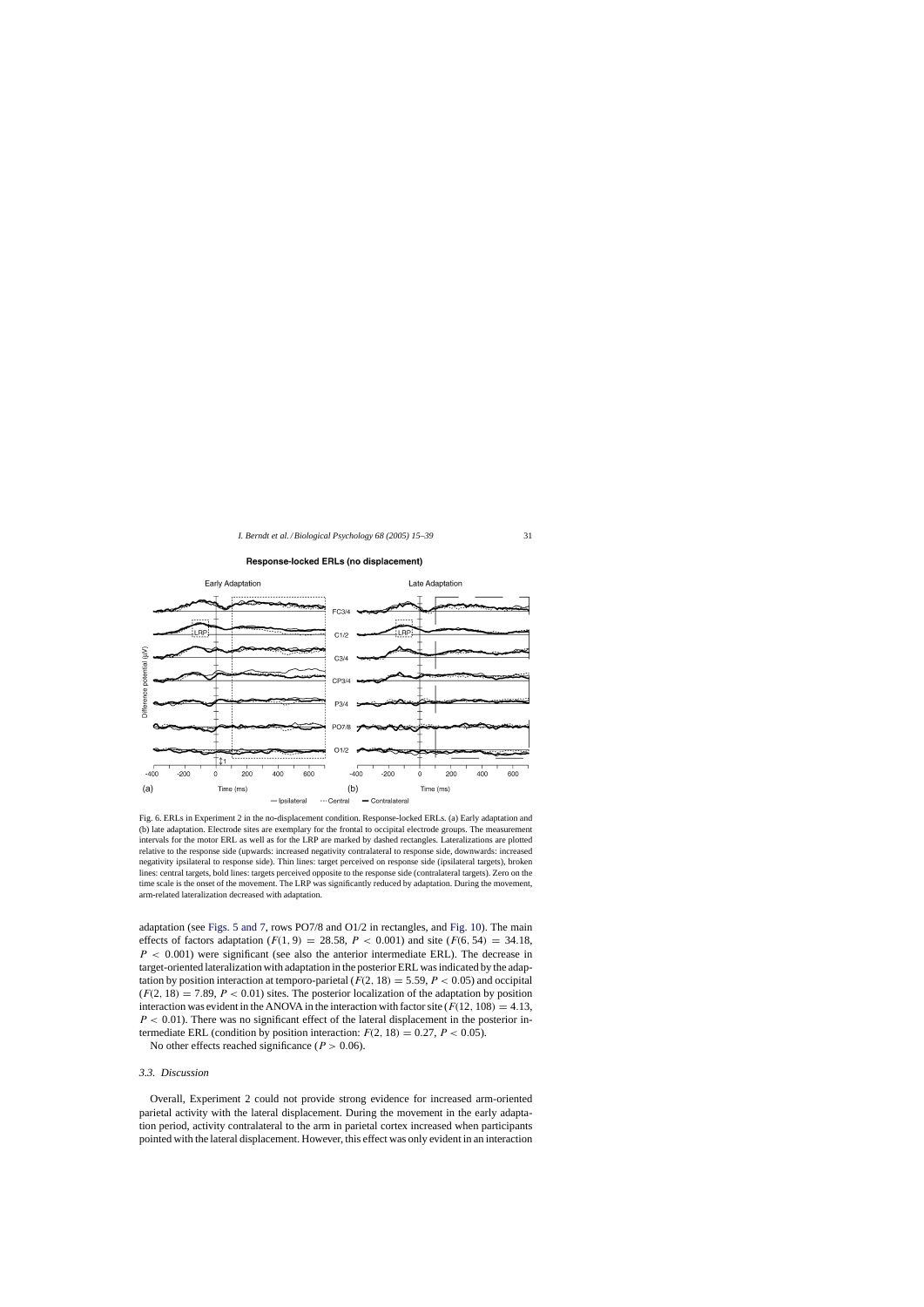

#### Stimulus-locked ERLs (displacement)

Fig. 7. ERLs in Experiment 2 in the displacement condition. Stimulus-locked ERLs. (a) Early adaptation phase and (b) late adaptation phase. Electrode sites are exemplary for the frontal to occipital electrode groups. The measurement interval for the intermediate ERL is marked by dashed rectangles. Lateralizations are plotted relative to the response side, i.e., the arm used for pointing (upwards: increased negativity contralateral to response side, downwards: increased negativity ipsilateral to response side). Thin lines: target perceived on response side (ipsilateral targets), broken lines: central targets, bold lines: targets perceived opposite to the response side (contralateral targets). Zero on the time scale is the onset of the target on the screen. The average response times are indicated by vertical lines. The intermediate ERL decreased with adaptation.

of factors condition and adaptation. The main effect of factor condition did not reach significance when tested in the early adaptation data. The recalibration of visuomotor control during the movement probably elicited the increased parietal ERL in the early adaptation phase. This effect thus seems to reflect the involvement of parietal cortex in the recalibration of visual to motor mapping with displaced vision.

On the other hand, the displacement had no effect on the ERLs in the movement-preceding phase. Before the onset of the movement, the displacement condition perceptually equaled the no-displacement condition. Participants observed the effect of the displacement only after they started pointing. However, processes that map the target position in visual space on the spatial parameters of the movement had to be suppressed, since the physical target was always displayed in the center of the screen. Thus, the visually perceived target position was irrelevant for the spatial parameters of the reach. Nonetheless, this implication of the displacement was not reflected in a change in the ERLs before the start of the pointing movement.

Although the movement requirements differed in the no-displacement and in the displacement condition, no effect of the displacement was evident in the behavioral data. In the displacement condition, only straightforward movements were required if the target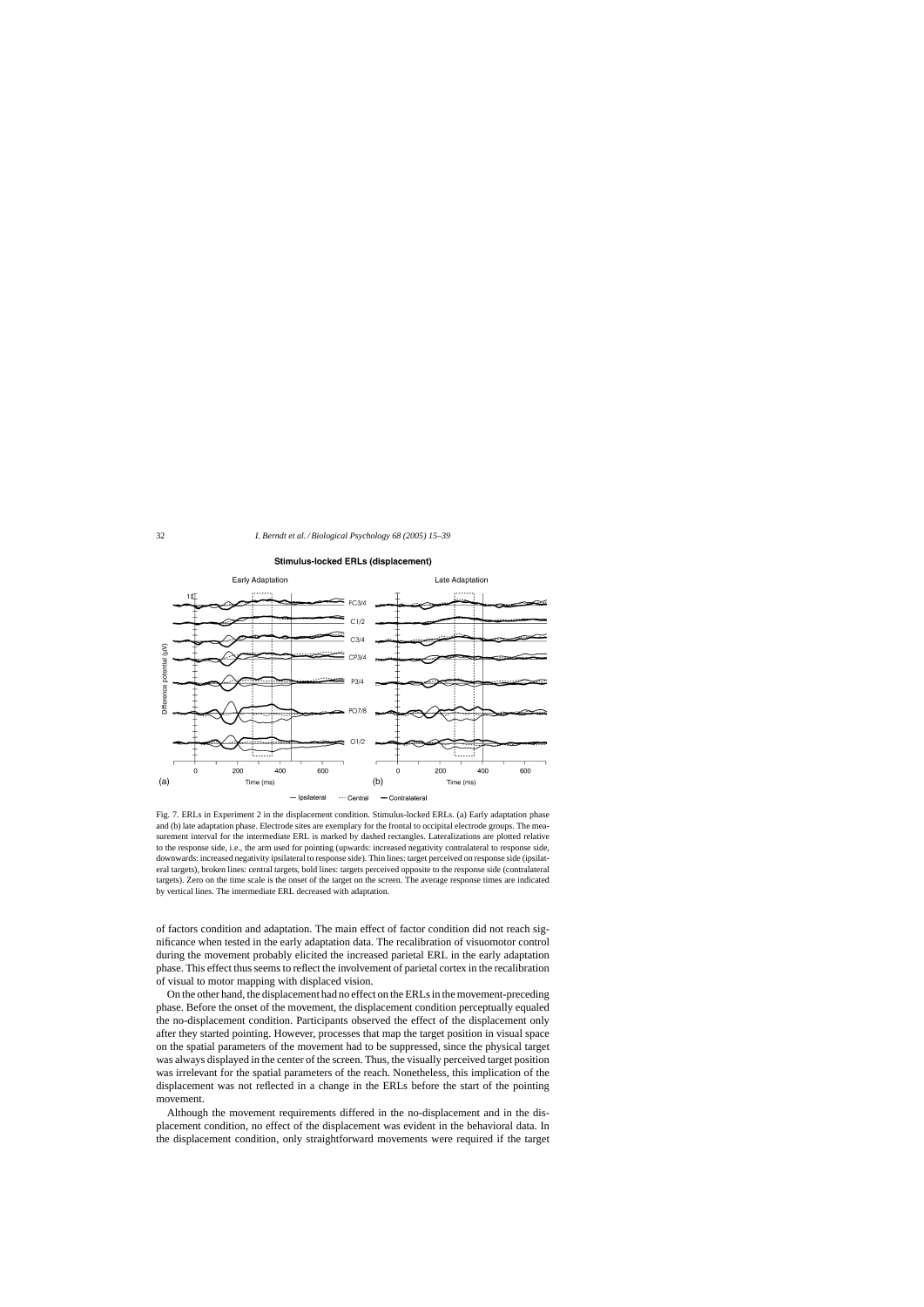

#### Response-locked ERLs (displacement)

Fig. 8. ERLs in Experiment 2 in the displacement condition. Response-locked ERLs. (a) Early adaptation phase and (b) late adaptation phase. Electrode sites are exemplary for the frontal to occipital electrode groups. The measurement intervals for the movement ERL and the LRP are marked by dashed rectangles. Lateralizations are plotted relative to the response side (upwards: increased negativity contralateral to response side, downwards: increased negativity ipsilateral to response side). Thin lines: target perceived on response side (ipsilateral targets), broken lines: central targets, bold lines: targets perceived opposite to the response side (contralateral targets). Zero on the time scale is the onset of the movement. The LRP was reduced by adaptation. During the movement, arm-related lateralization also decreased with adaptation.

was visually perceived as ipsi- or contralateral. Neither response times, nor accuracy or movement duration were effected by this discrepancy. This suggests that the displacement did not distort visuomotor behavior markedly, which probably also accounts for absence of stronger effects of the displacement on the ERLs.

The degree of displacement was restricted by the field of view through the prisms and by the need to minimize eye movements towards the target. Participants needed to be able to observe pointing errors in both directions from the target, which further restricted the degree of displacement. In the Clower et al. study [Clower et al. \(1996\), w](#page-22-0)hich found adaptation-related activity in posterior parietal cortex during pointing with a lateral displacement, the prisms displaced the target by 17◦ or 7 cm. It might be the case that the lateral displacement used in the present experiment was too small to yield stronger displacement effects.

Effects of adaptation were seen in both behavior and ERLs. Responses became faster and more accurate with repeated pointing direction. Adaptation also resulted in a decrease of arm-oriented as well as target-oriented ERLs. Decreased activation of task-related cortical areas with practice has been found in non-motor and motor learning tasks [\(Deiber](#page-22-0) [et al., 1997; Poldrack et al., 1998; Kassubek et al., 2001](#page-22-0)). Deiber et al. found reduced regional cerebral blood flow in task-related frontal and parietal areas during learning of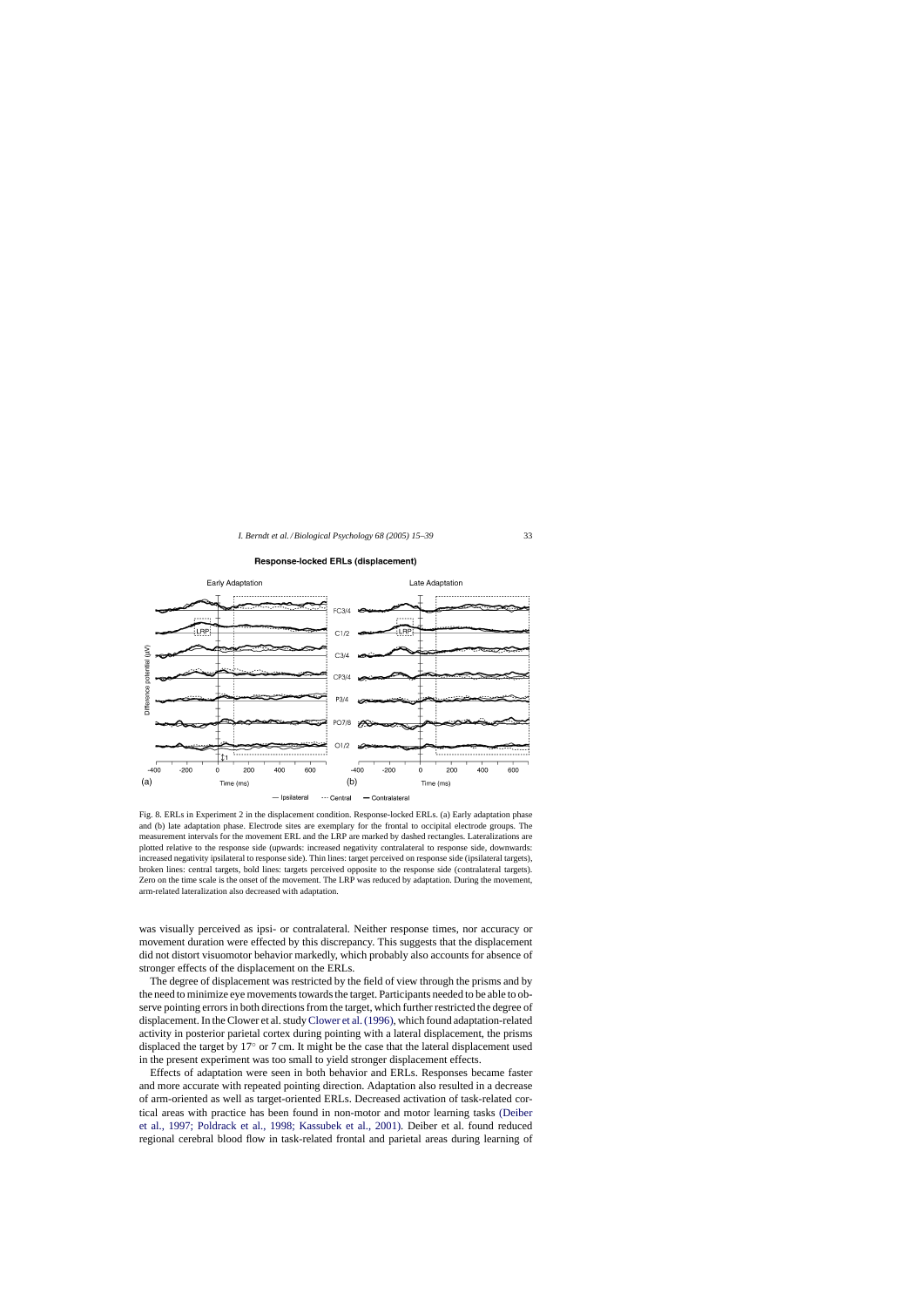<span id="page-19-0"></span>

Early Adaptation

Fig. 9. Movement ERL in Experiment 2. Mean amplitudes at frontal (F), central (C), centro-temporal (CT), centro-parietal (CP), parietal (P), temporo-parietal (PT), and occipital (O) electrode groups. (a) Early and (b) late adaptation phase. Note the relative increase in parietal lateralization (arrow) in the displacement condition compared to the no-displacement condition in the early adaptation period.

stimulus-response mapping tasks. They concluded that a broad frontoparietal network may show decreased activity as stimulus-response mapping rules become more familiar. Similarly, the familiarity of the visual to motor transformation in the present experiment might explain the decrease in ERL amplitudes with adaptation. Moreover, with increased familiarity of visuomotor codes motor preparation might have been more efficient resulting in the decreased LRP amplitude with adaptation [\(Chiarenza, 1998\)](#page-22-0) and a general improvement in performance.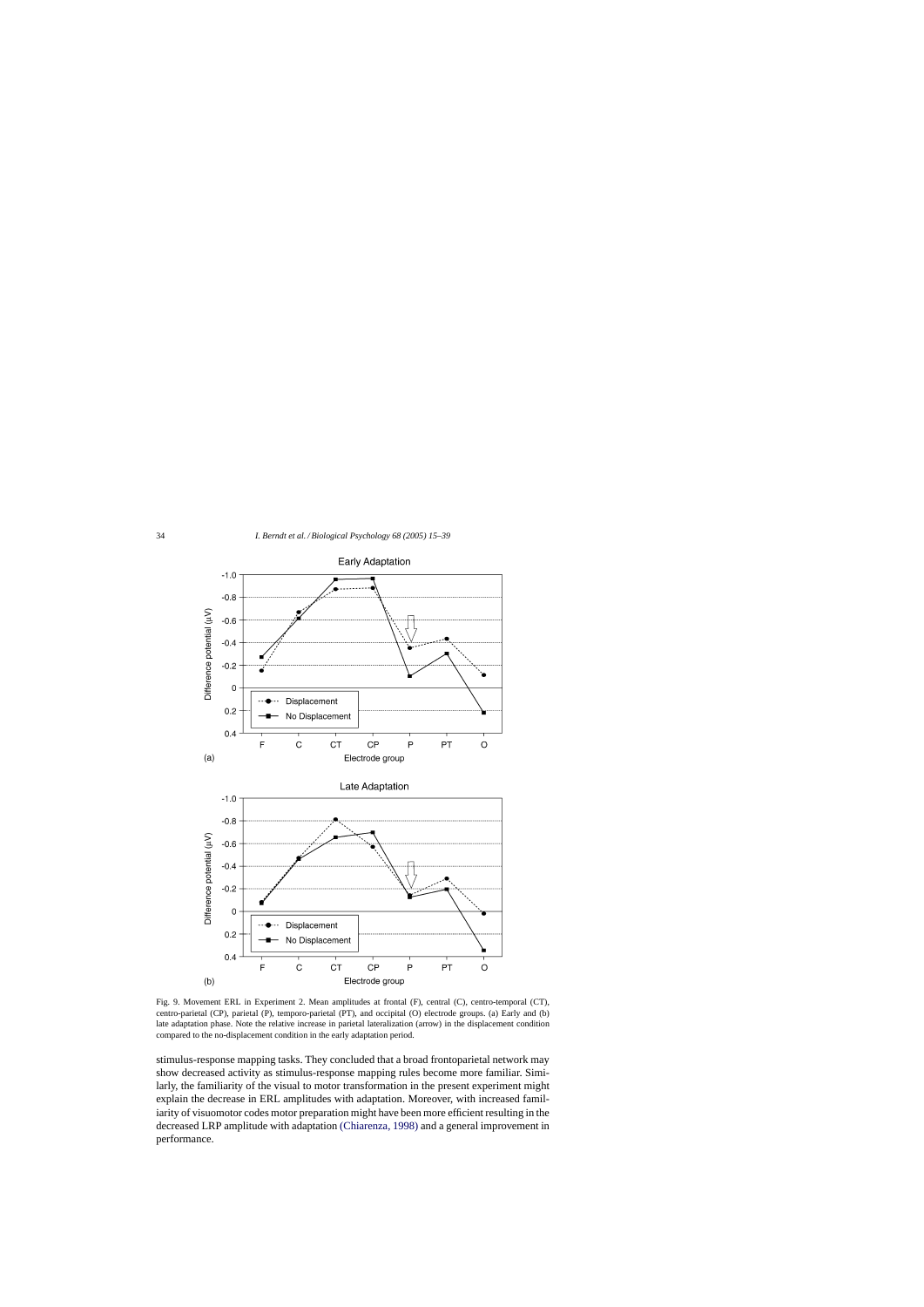<span id="page-20-0"></span>

Fig. 10. Voltage maps of the intermediate ERL (at 300 ms after target onset) in Experiment 2. The right hemisphere shows the hemisphere ipsilateral to the target. The left hemisphere is the mirror image of the right hemisphere. Note that the anterior and posterior intermediate ERLs can be seen on opposite hemispheres when the target was perceived on the response side (ipsilateral targets) and and on the same hemisphere with targets opposite the response side (contralateral targets) since the anterior and ERLs is response-oriented. Adaptation (early vs. late) reduced the ERL.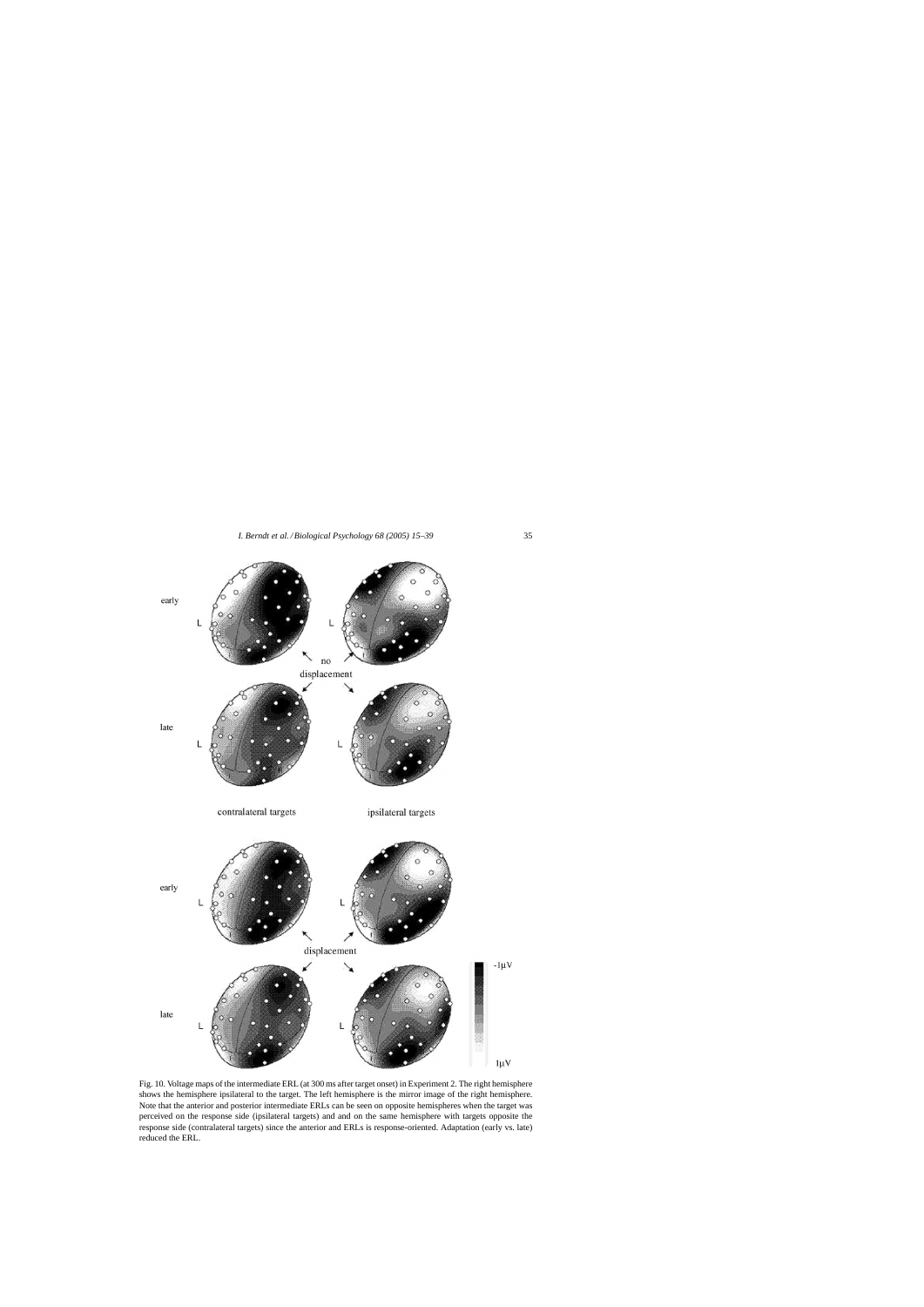Certainty about the movement parameters reduces the activity of multimodal neurons that code the direction of the response. This has been shown by [Battaglia-Mayer et al.](#page-22-0) [\(2000\)](#page-22-0) who recorded from neurons in the parietooccipital cortex while the monkey performed different kinds of target directed eye and arm movements. The activity of most of the recorded neurons reflected a combined influence of visual signals, as well as eye and arm position and movement-related signals. Many cells had receptive fields in the contralateral hemispace. The neurons' preferred directions across the different tasks clustered in a limited segment of space, the field of global tuning. Interestingly, they found decreased responses in a delayed reach task (when reaching was performed under directional certainty) compared to a reaction time reach task (when response direction was uncertain). The authors suggested that the properties of the recorded parietal neurons could be a common property of the frontoparietal network underlying reaching.

During the five trials of the adaptation phase in the present experiment, the position of the target was constant. Therefore, participants could be certain as to where the target would appear in the next few trials. This predictability of target position might have decreased the importance of directional encoding upon onset of the target. This might have resulted in reduced responses of multimodal neurons in the frontoparietal network as described in the Battaglia et al. study [\(Battaglia-Mayer et al., 2000\).](#page-22-0)

## **4. General discussion and conclusions**

This study used the event-related lateralization of EEG activity (ERLs) to study visuomotor processing with conflicting visual and proprioceptive information. We measured ERLs during pointing movements with normal and reversed vision. The reversal of vision modified the inter-hemispheric distribution of reach-related activity and especially reduced arm-oriented lateralizations. The adaptation to an additional displacement of the visual field increased arm-contralateral activity in parietal cortex during the movement.

ERLs were sensitive to the visuomotor discrepancy caused by the reversed visual field. With reversed vision, arm-related lateralization in the frontoparietal network for reaching decreased, whereas lateralization related to the target increased.

We found reduced arm-oriented ERLs with reversed vision before and during the movement. This might be due to the inconsistency of visual feedback and motor activity. We suggest that the reversal of vision resulted in simultaneous activity of left arm and right arm specific neurons. Neurons in the hemisphere contralateral to the observed action were activated by visual feedback from the moving arm. Neurons in the hemisphere contralateral to the response side were activated by the somatomotor feedback.

On the other hand, target-oriented lateralization over parietal areas increased with reversed vision. This finding might be explained by the fact that visual to motor transformation in parietal cortex required additional time and resources due to the reversed spatial codes.

When participants were able to adapt to pointing in a given direction within a series of five trials, ERLs decreased. Additionally, responses were faster as well as more accurate. This might be attributable to the increased familiarity of the visuomotor codes for pointing.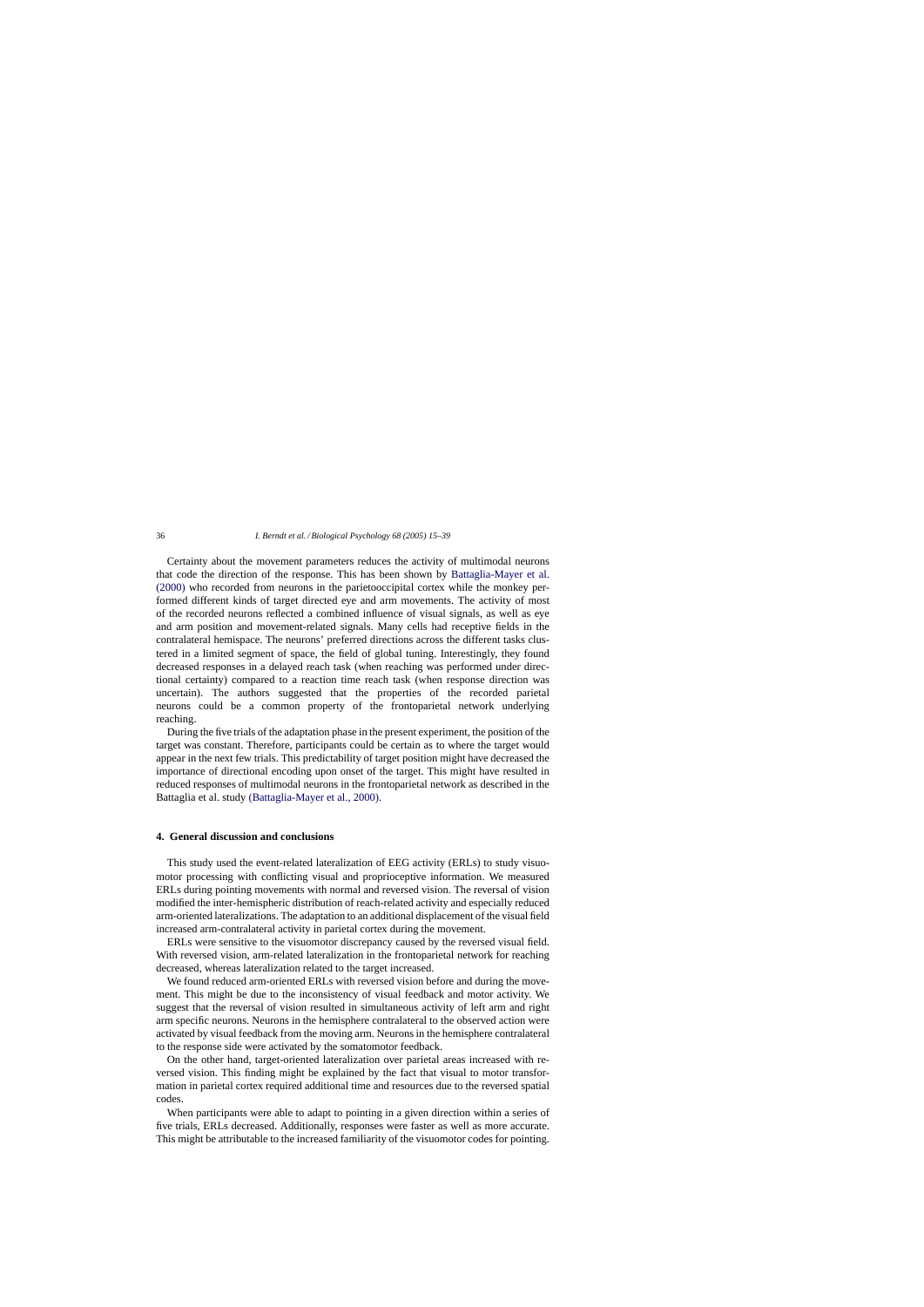<span id="page-22-0"></span>It probably reduced the importance of visual to motor transformation upon target onset, movement preparation, and execution.

The decoupling of visual and proprioceptive information in the displacement condition was reflected in increased lateralization in parietal cortex. During early adaptation, arm-contralateral activity during the movement in parietal cortex increased when participants pointed with lateral displacement. However, the effect was rather small, which might be attributable to the small displacement that was used in the present study. ERLs in the movement-preceding phase showed no significant effects of displacement. Nonetheless, the effect on the parietal ERL during the movement is in agreement with the study of Clower et al. (1996), which showed that adaptation to a displacement of the visual field is reflected in increased parietal involvement during pointing.

# **References**

- Andersen, R.A., Snyder, L.H., Bradley, D.C., Xing, J., 1997. Multimodal representation of space in the posterior parietal cortex and its use in planning movements. Annual Review of Neuroscience 20, 303–330.
- Battaglia-Mayer, A., Ferraina, S., Genovesio, A., Marconi, B., Squatrito, S., Molinari, M., Lacquaniti, F., Caminiti, R., 2001. Eye Hand Coordination during Reaching. II. An analysis of the relationships between visuomanual signals in parietal cortex and parieto-frontal association projections. Cerebral Cortex 11, 528–544.
- Battaglia-Mayer, A., Ferraina, S., Mitsuda, T., Marconi, B., Genovesio, A., Onorati, P., Lacquaniti, F., Caminiti, R., 2000. Early coding of reaching in the parietooccipital cortex. Journal of Neurophysiology 83 (4), 2374– 2391.
- Berndt, I., Franz, V.H., Bülthoff, H.H., Wascher, E., 2002. Effects of pointing direction and direction predictability on event-related lateralizations of the EEG. Human Movement Science 21 (3), 75–98.
- Buccino, G., Binkofski, F., Fink, G.R., Fadiga, L., Fogassi, L., Gallese, V., Seitz, R.J., Zilles, K., Rizzolatti, G., Freund, H.J., 2001. Action observation activates premotor and parietal areas in a somatotopic manner: an fMRI study. European Journal of Neuroscience 13 (2), 400–404.
- Caminiti, R., Ferraina, S., Johnson, P.B., 1996. The sources of visual information to the primate frontal lobe: a novel role for the superior parietal lobule. Cerebral Cortex 6, 319–328.
- Chiarenza, G.A., 1998. The bereitschaftspotential is a psychophysiological index of procedural memory. Journal of Psychophysiology 12 (3), 236–245.
- Clower, M.D., Hoffman, J.M., Votaw, J.R., Faber, T.L., Woods, R.P., Alexander, G.E., 1996. Role of posterior parietal cortex in the recalibration of visually guided reaching. Nature 383, 618–621.
- Cochin, S., Barthelemy, C., Roux, S., Martineau, J., 1999. Observation and execution of movement: similarities demonstrated by quantified electroencephalography. European Journal of Neuroscience 11 (5), 1839–1842.
- Colby, C.L., Goldberg, M.E., 1999. Space and attention in parietal cortex. Annual Review of Neuroscience 22 (1), 319–349.
- De Jong, R., Wierda, M., Mulder, G., Mulder, L.J.M., 1988. Use of partial stimulus information in response processing. Journal of Experimental Psychology: Human Perception and Performance 14, 682–692.
- Deiber, M.P., Wise, S.P., Honda, M., Catalan, M.J., Grafman, J., Hallett, M., 1997. Frontal and parietal networks for conditional motor learning: a positron emission tomography study. Journal of Neurophysiology 78 (2), 977–991.
- Fadiga, L., Fogassi, L., Pavesi, G., Rizzolatti, G., 1995. Motor facilitation during action observation: a magnetic stimulation study. Journal of Neurophysiology 73, 2608–2611.
- Fogassi, L., Gallese, V., Fadiga, L., Rizzolatti, G., 1998. Neurons responding to the sight of goal directed hand/arm actions in the parietal area PF (7b) of the macaque monkey. Society of Neuroscience (Abstract) 24, 257.
- Gallese, V., Fadiga, L., Fogassi, L., Rizzolatti, G., 1996. Action recognition in the premotor cortex. Brain 119, 593–606.
- Goodale, M.A., Milner, A.D., 1992. Separate visual pathways for perception and action. 15, 97–112.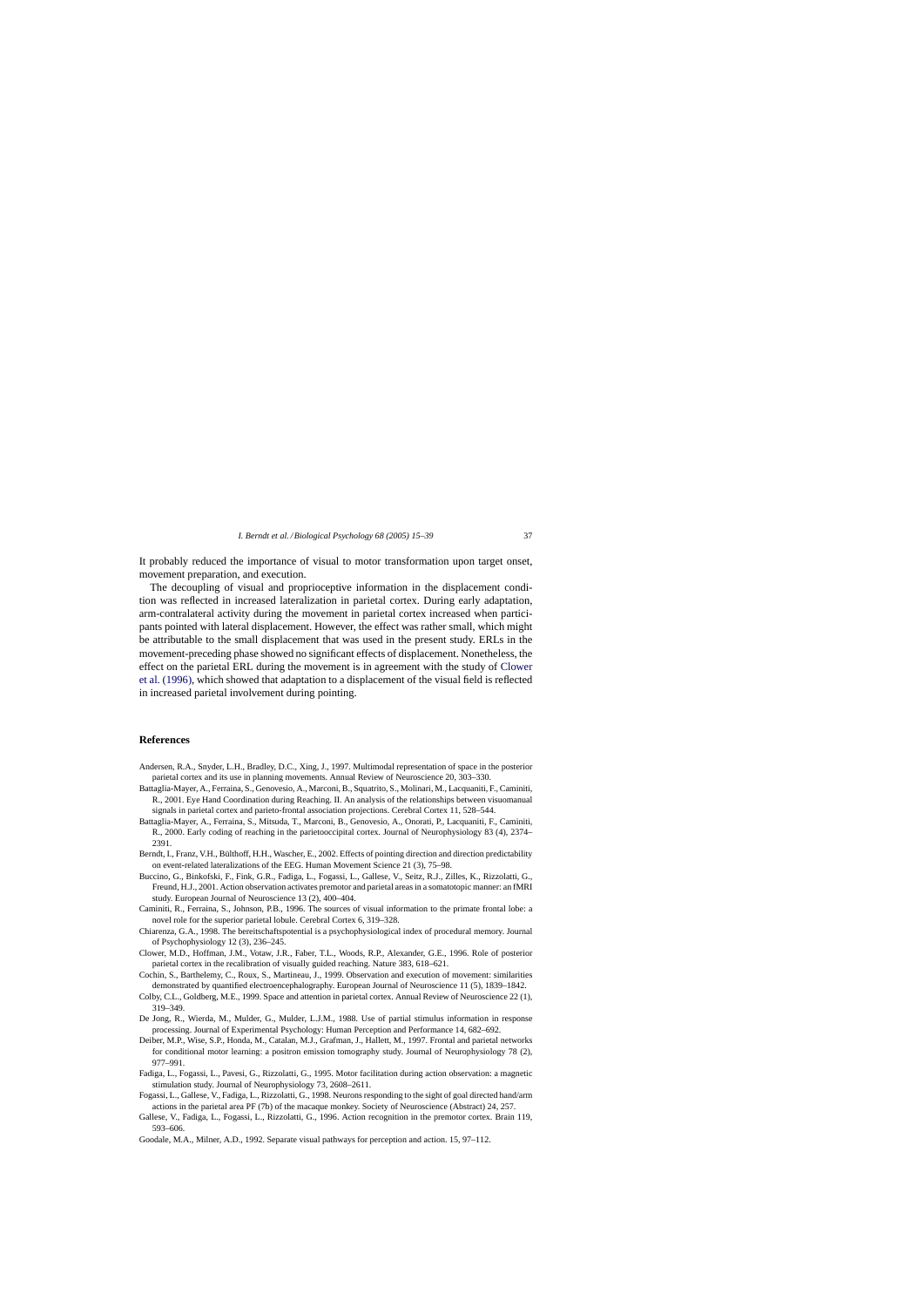- <span id="page-23-0"></span>Gratton, G., Coles, M.G.H., Sirevaag, E.J., Eriksen, C.W., Donchin, E., 1988. Pre- and poststimulus activation of response channels: A psychophysiological analysis. Journal of Experimental Psychology: Human Perception and Performance 14, 331–344.
- Graziano, M.S.A., 1999. Where is my arm? the relative role of vision and proprioception in the neuronal representation of limb position. Proceedings of the National Academy of Sciences of the United States of America 96, 10418–10421.
- Graziano, M.S.A., Cooke, D.F., Taylor, S.R., 2000. Coding the location of arm by sight. Science 290, 1782– 1786.
- Greenhouse, S.W., Geisser, S., 1959. On methods in the analysis of profile data. Psychometrika 24 (2), 95– 112.
- Hari, R., Forss, N., Avikainen, S., Salenius, E., Rizzolatti, G., 1998. Activation of human primary motor cortex during action observation: A neuromagnetic study. Proceedings of the National Academy of Sciences of the United States of America 95 (25), 15061–15065.
- Iacoboni, M., Woods, R.P., Brass, M., Bekkering, H., Mazziotta, J.C., Rizzolatti, G., 1999. Cortical mechanisms of human imitation. Science 286 (5449), 2526–2528.
- Inoue, K., Kawashima, R., Satoh, K., Kinomura, S., Goto, R., Sugiura, M., Ito, M., Fukuda, H., 1997. Activity in the parietal area during visuomotor learning with optical rotation. Neuroreport 8 (18), 3979–3983.
- Johnson, P.B., Ferraina, S., Bianchi, L., Caminiti, R., 1996. Cortical networks for visual reaching: Physiological and anatomical organization of frontal and parietal lobe arm regions. Cerebral Cortex 6, 102–119.
- Kassubek, J., Schmidtke, K., Kimmig, H., Luecking, C.H., Greenlee, M.W., 2001. Changes in cortical activation during mirror reading before and after training: an fMRI study of procedural learning. Cognitive Brain Research 10 (3), 207–217.
- Kertzman, C., Schwarz, U., Zeffiro, T.A., Hallett, M., 1997. The role of posterior parietal cortex in visually guided reaching movements in humans. Experimental Brain Research 114 (1), 170–183.
- Lacquaniti, F., Caminiti, R., 1998. Visuo-motor transformations for arm reaching. European Journal of Neuroscience 10, 195–203.
- Linden, D.E., Kallenbach, U., Heinecke, A., Singer, W., Goebel, R., 1999. The myth of upright vision. A psychophysical and functional imaging study of adaptation to inverting spectacles. Perception 28, 469–481.
- Luck, S.J., Hillyard, S.A., 1994. Spatial filtering during visual search: Evidence from human electrophysiology. Journal of Experimental Psychology: Human Perception and Performance 20, 1000–1014.
- Marconi, B., Genovesio, A., Battaglia-Mayer, A., Ferraina, S., Squatrito, S., Molinari, M., Lacquaniti, F., Caminiti, R., 2001. Eye-Hand Coordination during Reaching. I. Anatomical Relationships between Parietal and Frontal Cortex. Cerebral Cortex 11, 513–527.
- Milner, A.D., Goodale, M.A., 1995. The Visual brain in Action. Oxford University Press, Oxford.
- Ninomiya, H., Sato, E., Onitsuka, T., Chen, C., 1998. Adaptation of visually guided behavior during reversed vision in schizophrenia: a preliminary study. Psychiatric Research 78, 51–58.
- Poldrack, R.A., Desmond, J.E., Glover, G.H., Gabrieli, J.D.E., 1998. The neural basis of visual skill learning: An fMRI study of mirror reading. Cerebral Cortex 8 (1), 1–10.
- Ramachandran, V.S., Rogers-Ramachandran, D., 1996. Synaesthesia in phantom limbs induced with mirrors. Proceedings of the Royal Society of London Series B: Biological Sciences 263 (1369), 377–386.
- Rizzolatti, G., Fadiga, L., Fogassi, L., Gallese, V., 1996. Premotor cortex and the recognition of motor actions. Cognitive Brain Research 3, 131–141.
- Sekiyama, K., Miyauchi, S., Imaruoka, T., Egusa, H., Tashiro, T., 2000. Body image as a visuomotor transformation device revealed in adaptation to reversed vision. Nature 407 (6802), 374–377.
- Strafella, A.P., Paus, T., 2000. Modulation of cortical excitability during action observation: a transcranial magnetic stimulation study. Experimental Brain Research 11, 2289–2292.
- Sugita, Y., 1994. Visual evoked potentials of adaptation to left–right reversed vision. Perceptual and Motor Skills 79 (2), 1047–1054.
- Sugita, Y., 1996. Global plasticity in adult visual cortex following reversal of visual input. Nature 380 (6574), 523–526.
- Verleger, R., Vollmer, C., Wauschkuhn, B., van der Lubbe, R.H.J., Wascher, E., 2000. Dimensional overlap between arrows as cueing stimuli and responses? Evidence from contra-ipsilateral differences in EEG potentials. Cognitive Brain Research 10, 99–109.